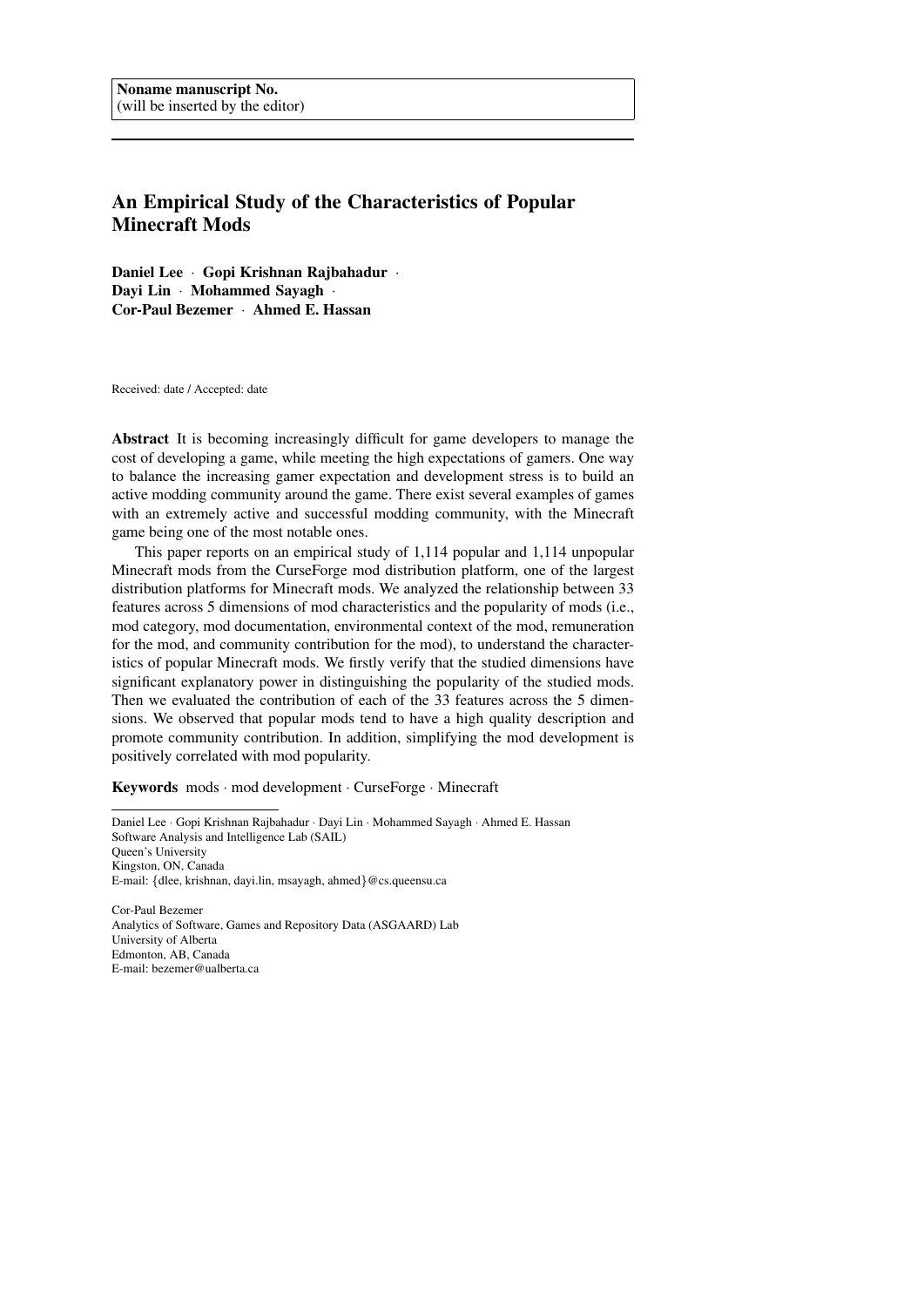# 1 Introduction

The team size, cost and complexity in game development can grow exponentially as the user requirements increase [\[84\]](#page-30-0). Thus, it has become challenging to develop a successful game, and game developers are constantly under an immense amount of stress [\[72\]](#page-29-0).

One approach to balance the increasing gamer expectation and development stress is to build an active modding community around the game. Skyrim and Minecraft are examples of games that have been successful in building active modding communities [\[34,](#page-26-0) [97\]](#page-30-1) to increase the longevity of the games. For example, the Skyrim game still has a median of 86 new mods released per day 8 years after its initial game release in 2011, along with more than 514M total unique downloads of mods [\[81\]](#page-29-1). Prior work also shows that an active modding community can contribute to the increased sales of the original game [\[74\]](#page-29-2).

There are two key components of an active modding community of a game: the active development of mods, and the active adoption of mods by gamers. In our prior work, we looked at how game developers can help maintain the active development of mods, and observed that games from developers with a consistent modding support within the same or different game franchises, were associated with faster releases of mods [\[45\]](#page-27-0). In this paper, we identify the characteristics that distinguish popular mods from unpopular ones. To do so, we study 33 characteristics along 5 dimensions of 1,114 popular and 1,114 unpopular mods for the Minecraft game from the CurseForge mod distribution platform – one of the largest distribution platforms for Minecraft mods. We focus on the mods from the Minecraft game because it has one of the largest and most active modding communities [\[57\]](#page-28-0). In particular, we answer the following two research questions (RQs):

# RQ1: Do our studied dimensions have enough explanatory power to distinguish popular mods from unpopular ones?

*Motivation:* The goal of this research question is to investigate how well each studied dimension of characteristics (i.e., features) of mods can individually distinguish the popular mods from unpopular ones. We also investigate how well all the studied dimensions together can distinguish popular mods from unpopular ones. Prior work [\[92\]](#page-30-2) used similar dimensions to identify the characteristics that distinguish mobile apps with high ratings from the ones with low ratings. The results of this research question lay the foundation for further investigations of the characteristics of popular mods.

*Findings:* We observed that each studied dimension of characteristics of a mod has significant explanatory power in distinguishing popular from unpopular mods. Among the studied dimensions, the community contribution for the mod dimension has the largest explanatory power. However, our combined model which uses all the features across the five dimensions outperforms the best model using an individual dimension by 10% (median).

#### RQ2: What features best characterize a popular mod?

*Motivation:* The goal of this research question is to investigate which features of mods can best characterize popular mods. The results of RQ1 show that the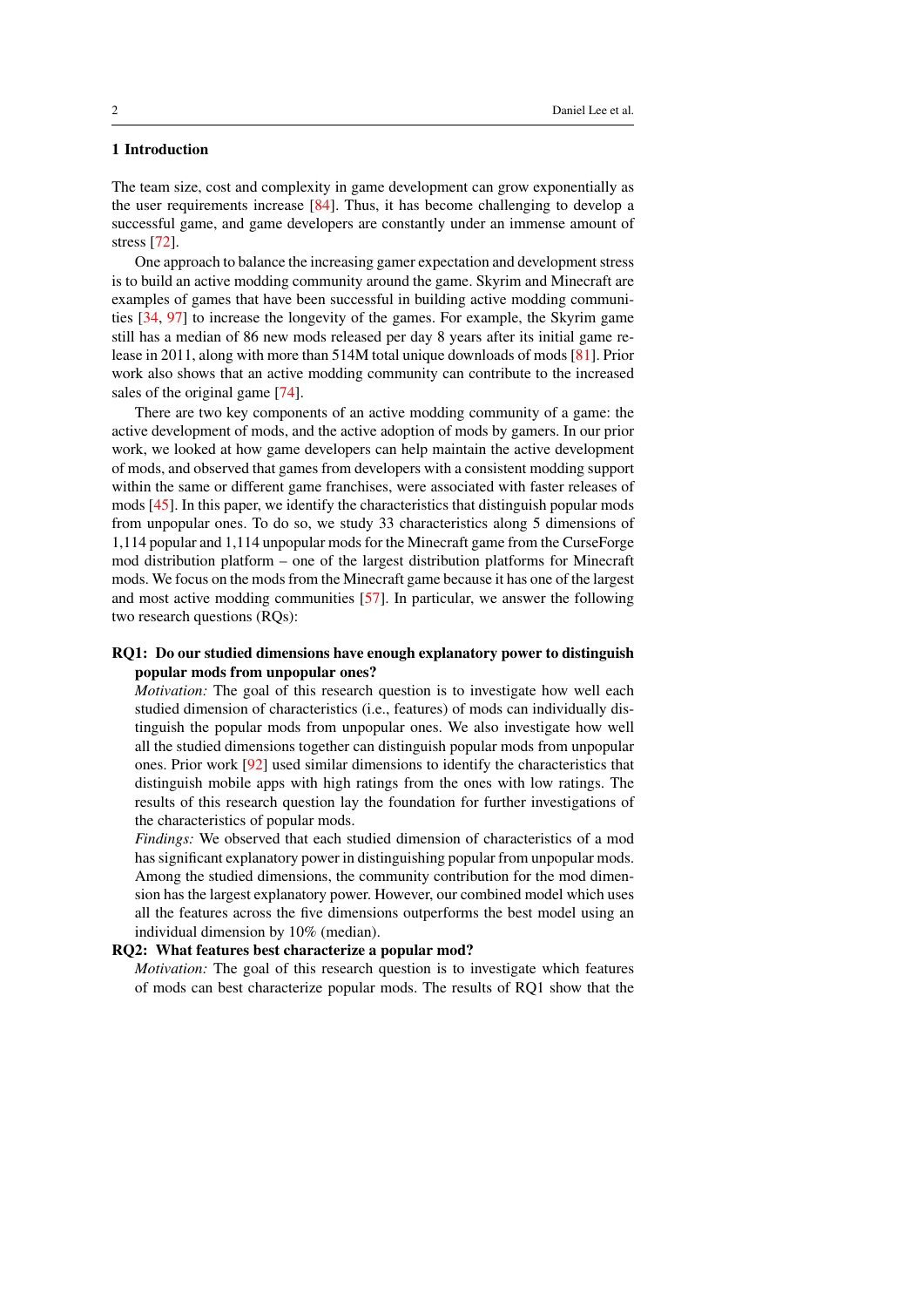| <b>Minecraft mod</b><br>distribution platform | # of mods |  |  |  |
|-----------------------------------------------|-----------|--|--|--|
| CurseForge <sup>1</sup>                       | 12,710    |  |  |  |
| Planet Minecraft <sup>2</sup>                 | 9,159     |  |  |  |
| Minecraft $Six^3$                             | 3,880     |  |  |  |
| Minecraft Mods <sup>4</sup>                   | 532       |  |  |  |
| <sup>1</sup> https://minecraft.curseforge.com |           |  |  |  |
| $2$ https://www.planetminecraft.com           |           |  |  |  |
| $3$ http://minecraftsix.com                   |           |  |  |  |
| $4$ https://www.minecraftmods.com             |           |  |  |  |

<span id="page-2-2"></span>Table 1: An overview of Minecraft mod distribution platforms

studied features have a strong explanatory power for the popularity of a mod. In this RQ, we further investigate the characteristics of popular mods at a granular level.

*Findings:* We observed that 18 of the 33 (54.5%) studied features help in distinguishing popular mods from unpopular ones. Simplifying the mod development is positively correlated with mod popularity. In addition, popular mods tend to promote community contribution with a source code repository URL and an issue tracking URL, and have a richer mod description.

The remainder of the paper is outlined as follows. Section [2](#page-2-0) gives background information about the Minecraft game and the CurseForge mod distribution platform. Section [3](#page-3-0) gives an overview of related work. Section [4](#page-8-0) discusses our methodology. Sections [5](#page-10-0) discusses the results of our empirical study. Section [6](#page-23-0) outlines threats to the validity of our findings. Section [7](#page-24-0) concludes our study.

#### <span id="page-2-0"></span>2 Background

This section provides a brief overview of the Minecraft game and the CurseForge mod distribution platform.

## 2.1 The Minecraft Game

The Minecraft game is an open-ended 3D sandbox game, initially developed in the Java programming language, where gamers can use various resources (e.g., blocks) to create their own worlds [\[58\]](#page-28-1). Developed by the Mojang<sup>[1](#page-2-1)</sup> game studio, the Minecraft game is one of the best selling video games of all time in 2019, with over 176 million copies sold since its release in 2011 [\[13\]](#page-25-0). Mods are considered one of the most popular aspects of the Minecraft game, and are credited for the great success of the game [\[28,](#page-26-1) [30,](#page-26-2) [67\]](#page-29-3).

<span id="page-2-1"></span><sup>1</sup> <https://mojang.com/>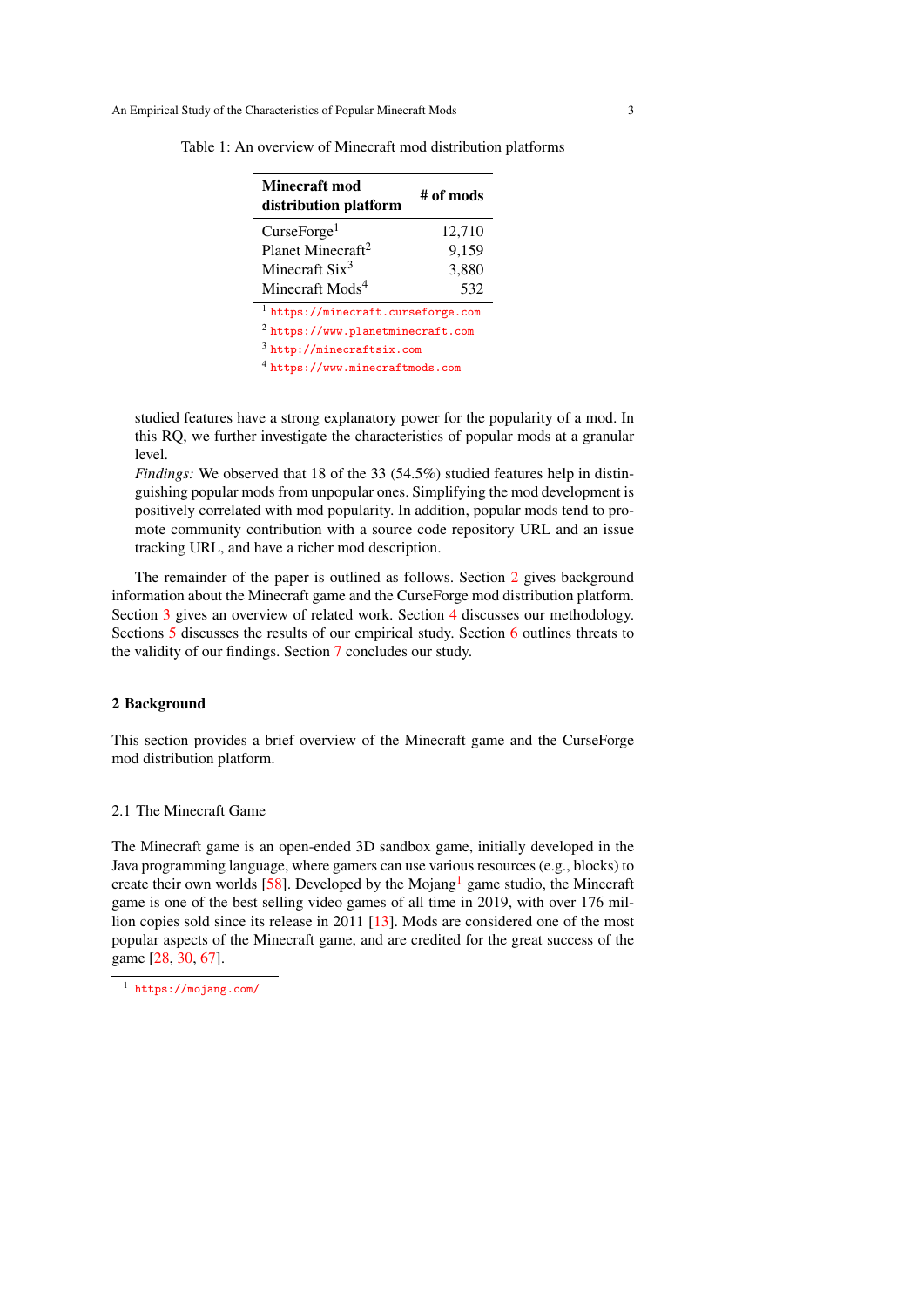2.2 The CurseForge Mod Distribution Platform

Minecraft mods on CurseForge. The CurseForge mod distribution platform hosts one of the largest online Minecraft mod repositories with more than 12,000 downloadable mods [\[23\]](#page-26-3). Table [1](#page-2-2) shows a comparison of the CurseForge mod distribution platform to other Minecraft mod distribution platforms with respect to the number of mods. The CurseForge mod distribution platform provides a dedicated page for each mod. The dedicated page contains detailed information about a mod including contributors, releases, and dependencies, while categorizing the mod under at least one mod category. Furthermore, mod developers can provide their Paypal<sup>[2](#page-3-1)</sup> or Patreon<sup>[3](#page-3-2)</sup> donation URLs on their mod's page. Patreon is a crowdfunding platform where content creators such as mod developers can promote themselves, and receive monthly donations.

Mod contributors on CurseForge. A mod on the CurseForge mod distribution platform can have multiple contributors, and each contributor is assigned a role for the mod (i.e., artist, author, contributor, documenter, former author, maintainer, mascot, owner, tester, ticket manager, or translator). There can be multiple contributors of a mod with the same role, except for the "owner" role which is only assigned to the user that creates the mod on the platform. Unfortunately, the CurseForge mod distribution platform does not provide any official definition for the roles. Furthermore, we observed that the number of mod developers in a mod does not always accurately represent the actual number of contributors. For example, the *Fossils and Archeology* Revival mod<sup>[4](#page-3-3)</sup> shows 10 mod developers on the CurseForge page, but the mod has 17 contributors on Github. Hence, we do not use the mod developer roles or the number of mod developers in our study.

Mod releases and dependencies on CurseForge. The dedicated page of each mod on the CurseForge mod distribution platform lists the mod releases with corre-sponding upload dates and supported Minecraft, Java, and Bukkit<sup>[5](#page-3-4)</sup> versions. In addition, the dependencies for each release are also listed on a mod's page. The Curse-Forge mod distribution platform supports the declaration of several types of dependencies of a mod release, including "incompatible", "tool", "required", "embedded library", and "optional dependencies".

#### <span id="page-3-0"></span>3 Related Work

This section discusses prior studies that are related to our study. We discuss related work on (1) empirical studies of game mods, (2) games and software engineering, (3) studies of the Minecraft game, and (4) mining online software distribution platforms.

<span id="page-3-1"></span><sup>2</sup> <https://www.paypal.com/>

<span id="page-3-2"></span><sup>3</sup> <https://www.patreon.com/>

<span id="page-3-4"></span><span id="page-3-3"></span><sup>4</sup> <https://minecraft.curseforge.com/projects/fossils>

<sup>5</sup> Bukkit is a Minecraft Server mod that helps in the running and modification of a Minecraft server. See <https://bukkit.org/pages/about-us/> for more details.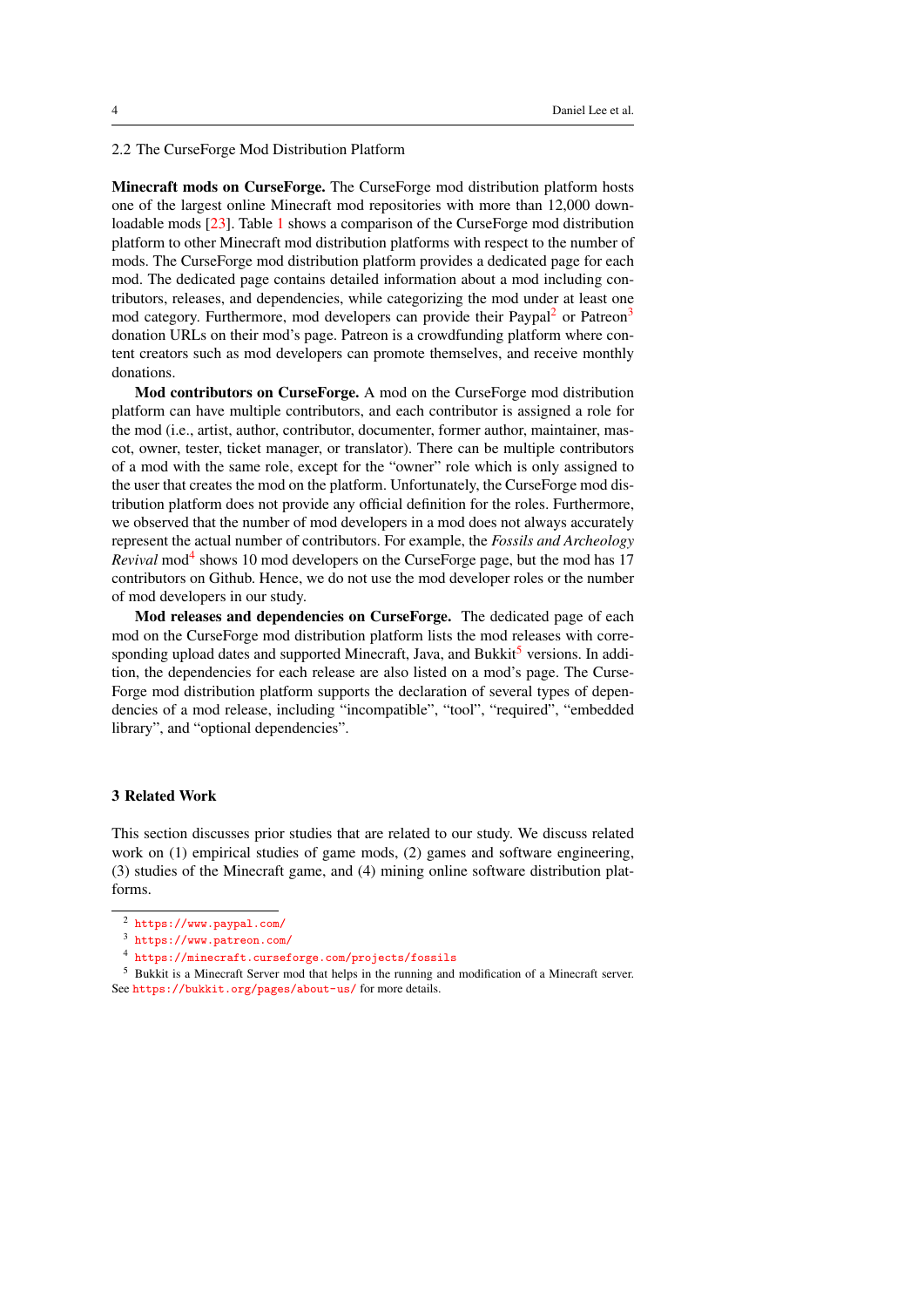#### 3.1 Empirical Studies of Game Mods

Several prior studies studied the modding community to identify and analyze the relationship between mod developers and the game industry, yielding insights on collaborative practices and strategies, as well as capturing the value of mods [\[5,](#page-25-1) [40,](#page-27-1) [66\]](#page-28-2). A few prior studies mined data from the Nexus Mods distribution platform to quantitatively study the motivation behind mod developers based on the users' expectations, and to understand how to build and maintain an active modding community [\[24,](#page-26-4) [45\]](#page-27-0). Particularly, Dey et al. [\[24\]](#page-26-4) study the meta data available for popular and unpopular mods of six famous PC games across several popular online mod distribution platforms to investigate the motivations of mod developers. They find that user demands and the content created by the mod developers correlate very weakly and suggest that more effort needs to undertaken to bridge this gap. Furthermore, similar to our study they also seek to investigate what features make a mod popular. However, they consider only the general tags associated with a given mod and they do it across multiple games without any consideration to the game-specific characteristics.

Additionally, Poretski and Arazy [\[74\]](#page-29-2) conducted an empirical study on 45 games from the Nexus Mods distribution platform and observed that mods increased the sales of the original game. Targett et al. [\[90\]](#page-30-3) empirically studied user-interface mods of the World of Warcraft<sup>[6](#page-4-0)</sup> game to gather insights on how mods contribute to the World of Warcraft game and its modding community. They observed that modifications helped the interface of video games meet the needs of users, since every user has their own ideal interface.

Similarly, Wu et al. [\[95\]](#page-30-4) studied popular Reddit threads on Minecraft mod discussions to uncover the learnt knowledge by Minecraft modders. They assert that these threads contain vast peer-generated knowledge on how to create artifacts in the Minecraft environment. Levitt [\[44\]](#page-27-2) studied the evolution of the creative process around the creation of Minecraft mods. Additionally, several studies [\[43,](#page-27-3) [65\]](#page-28-3) investigated Minecraft mods and their role in enhancing individual creativity and general interest in the field of Science, Technology, Engineering and Mathematics (STEM). They found that modding in the context of the Minecraft game positively influenced both of these aforementioned aspects. Beggs [\[11\]](#page-25-2) studied how the dynamics between producers and consumers within the game industry are impacted by modding. They did so by studying Minecraft mods. Beggs observed that Minecraft modders in total spend close to 3 million hours weekly creating and maintaining mods. Furthermore, they also noted that the modding culture pushes game consumers into generally preferring games that allow modding.

Different from the aforementioned studies, we study the characteristics that distinguish popular mods from unpopular ones specific to a particular game (Minecraft) in order to better understand the characteristics of popular mods.

<span id="page-4-0"></span><sup>6</sup> <https://worldofwarcraft.com/en-us/>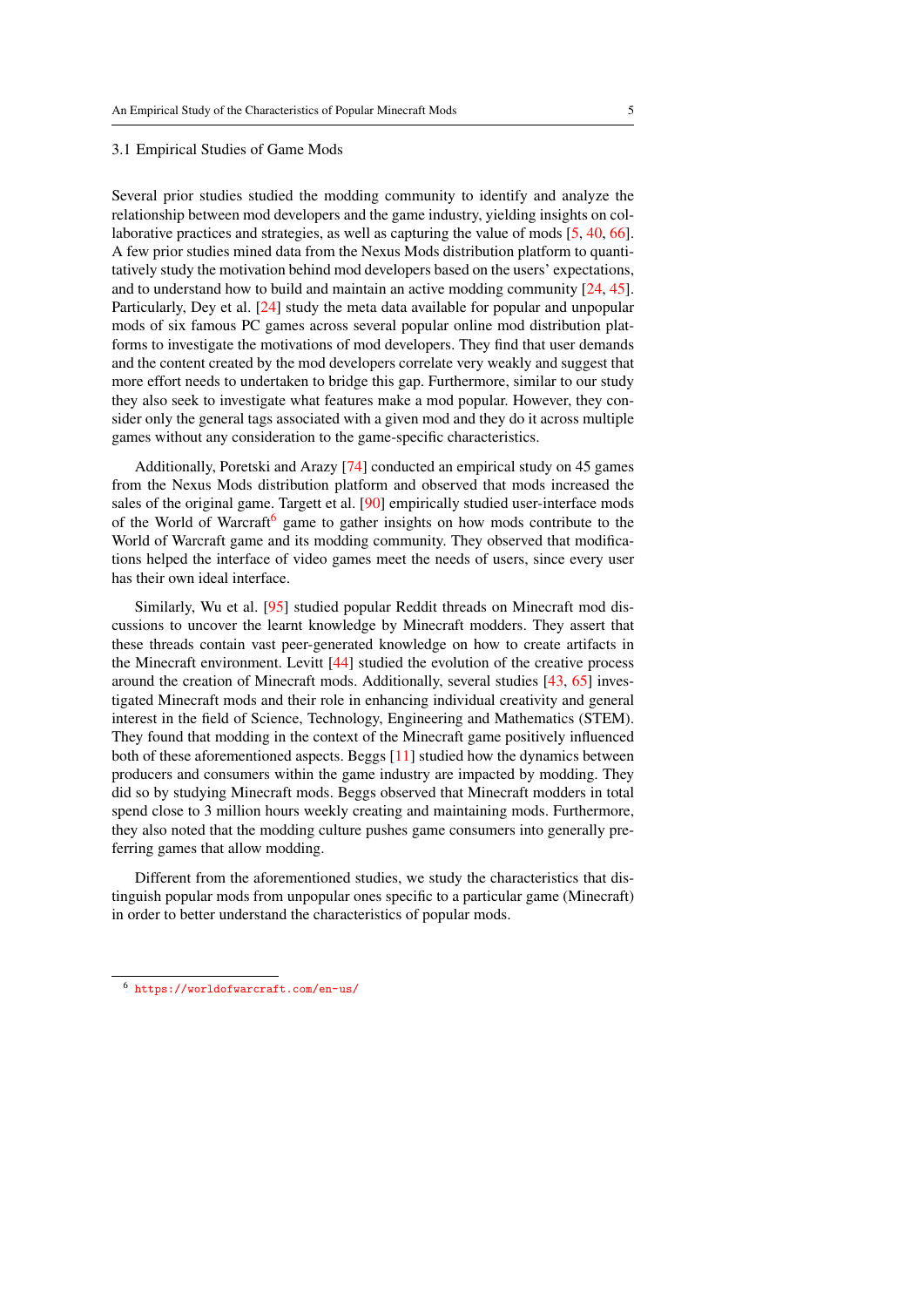## 3.2 Games and Software Engineering

Several studies investigated open source game projects to relate them to software engineering aspects [\[1,](#page-24-1) [68\]](#page-29-4). For instance, Pascerella et al.[\[68\]](#page-29-4) investigated how the developers contribute to video games in an open source setting. A few studies analyzed the development of the authors' own video games [\[31,](#page-26-5) [42\]](#page-27-4), while Guana et al. [\[32\]](#page-26-6) studied the development of their own game engine. In particular, Guana et al. [\[32\]](#page-26-6) outline how game development is more complicated than traditional software development and presents a model-driven approach to simplify the development of game engines. Bécares et al. [[10\]](#page-25-3) investigated the gameplay of the *Time and Space* game and outlined an approach to automate the game tests.

A few prior studies studied the videos of game-related bugs [\[48\]](#page-27-5). Notably, Lin et al.  $[51]$  identified gameplay videos that showcase game bugs, as naïve methods such as keyword search is inaccurate. They proposed a random forest classifier that outperforms other classifiers (i.e., logistic regression and neural network), and provides a precision that is 43% higher than the na¨ıve keyword search approach. Furthermore, several studies [\[47,](#page-27-6) [73,](#page-29-5) [93\]](#page-30-5) have been conducted on the postmortems of games based on articles/magazines to draw insights on the do's and dont's of game development.

Ampatzoglou and Stamelos [\[4\]](#page-25-4) provided researchers with a systemic review on available literature. In addition, Scacchi and Cooper [\[80\]](#page-29-6) extensively analyzed the software engineering literature of games.

Rather than investigating the software engineering aspect of the original game, in this paper we conduct an empirical study by mining the software engineering aspects of game mods that are available in the CurseForge platform.

## 3.3 Studies of the Minecraft Game

Several prior studies have examined the Minecraft game for pedagogical uses [\[3,](#page-25-5) [8,](#page-25-6) [9,](#page-25-7) [18,](#page-26-7) [25,](#page-26-8) [26,](#page-26-9) [35,](#page-26-10) [46,](#page-27-7) [64,](#page-28-5) [71,](#page-29-7) [83,](#page-30-6) [86,](#page-30-7) [87,](#page-30-8) [97\]](#page-30-1). In addition, Nebel et al. [\[64\]](#page-28-5) conducted an extensive literature review on the usage of the Minecraft game in education. A few prior studies primarily focused on using the Minecraft game to study the players of the game [\[19,](#page-26-11) [61,](#page-28-6) [76\]](#page-29-8). Furthermore, a few prior studies primarily focused on using the Minecraft game to streamline the development of software [\[6,](#page-25-8) [79\]](#page-29-9).

In our study, we analyze Minecraft mods to provide an empirical understanding of the characteristics of popular mods.

## 3.4 Mining Online Software Distribution Platforms

Mining online software distribution platforms to provide useful information and insights about the popularity of software has been a fundamental part of software engineering research. We present a brief summary of how mining online software distribution platforms has been carried out in the context of traditional software, games and mobile apps.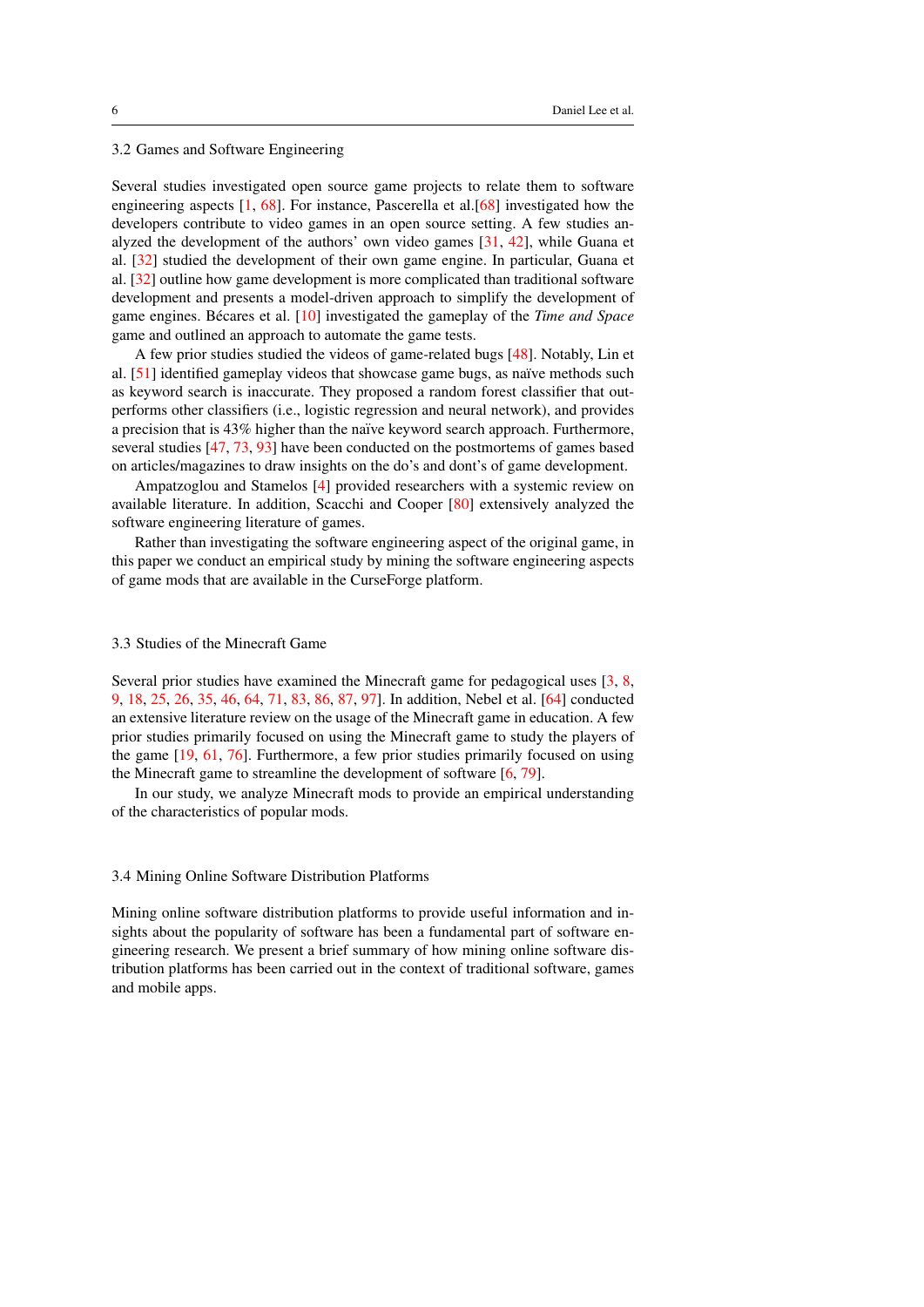*Traditional software.* GitHub is one of the most popular online code hosting distribution platforms for traditional software. Several prior studies investigated the popularity of software projects in GitHub to provide insights to software developers [\[14–](#page-25-9) [17,](#page-25-10) [41,](#page-27-8) [96\]](#page-30-9). For example, Borges et al. [\[17\]](#page-25-10) outline how a GitHub repository gathers popularity over time. In addition, Borges et al. outline the characteristics of successful GitHub repositories for other software developers to mimic. Similarly, Zhu et al. [\[96\]](#page-30-9) suggest that better folder organizational practices lead to better project popularity in GitHub.

*Mobile apps.* Many prior studies investigated features that impact the success of a mobile app by mining data from mobile app stores to provide useful guidelines to mobile app developers [\[7,](#page-25-11) [21,](#page-26-12) [33,](#page-26-13) [53,](#page-28-7) [88,](#page-30-10) [92\]](#page-30-2). For example, Tian et al. [\[92\]](#page-30-2) studied the differences between popular and unpopular mobile apps and found that popular apps generally have more complex code and better exploit the latest features of the target Android SDK (Software Development Kit). Taba et al. [\[88\]](#page-30-10) studied how the complexity of the UI of a mobile app affects its popularity and provided guidelines to developers on the amount of UI complexity they should strive for in order to keep their users happy. Similarly, Bavota et al. [\[7\]](#page-25-11) and Linares-Vásquez et al. [[53\]](#page-28-7) studied the characteristics of the APIs used by popular and unpopular apps and recommended developers to use less defect-prone and change-prone APIs to ensure the popularity of their mobile apps.

*Games.* Prior studies that mine data from online game distribution platforms primarily focused on extrapolating useful insights for game developers from platforms such as Steam [\[12,](#page-25-12) [52,](#page-28-8) [85\]](#page-30-11). For example, Lin et al. [\[49\]](#page-27-9) studied urgent updates on the Steam platform and observed several update patterns to help developers avoid undesirable updates. Lin et al. [\[50\]](#page-27-10) also studied the early access model on the Steam platform and suggested that game developers use the early access model to elicit early feedback and gather more positive feedback. Cheung et al. [\[20\]](#page-26-14) investigated over 200 Xbox 360 game reviews to understand how the first hour of gameplay engages new players. Similarly, Ahn et al. [\[2\]](#page-24-2) analyzed game reviews between popular and unpopular games on the Steam platform to better understand the characteristics of popular Steam games, and offered guidance to game developers on how to make their game popular.

Though many studies mined various software repositories and provided insights to developers, these insights do not directly translate to mod developers as software such as mobile apps and games are developed from the ground-up for the consumption of users. In contrast, game mods are software that was built to enhance, extend or provide (new) features to an existing game in a meaningful way by hacking the source code of the original or through official APIs. Several prior studies [\[62,](#page-28-9) [68](#page-29-4)[–70\]](#page-29-10) show that video game development is starkly different from other types of software development. Therefore, by extension, we expect game mod development (which is a subset of game development) to be different from mobile app and video games development. For instance, consider these two studies by Tian et al. [\[92\]](#page-30-2) and Ahn et al. [\[2\]](#page-24-2). Both studies examine the characteristics of popular mobile apps and video games by mining the Google Play store and the Steam platform respectively to provide insights to mobile app and video game developers. For the mobile app developers, Tian et al. [\[92\]](#page-30-2) suggest that size of the app, number of promotional images and the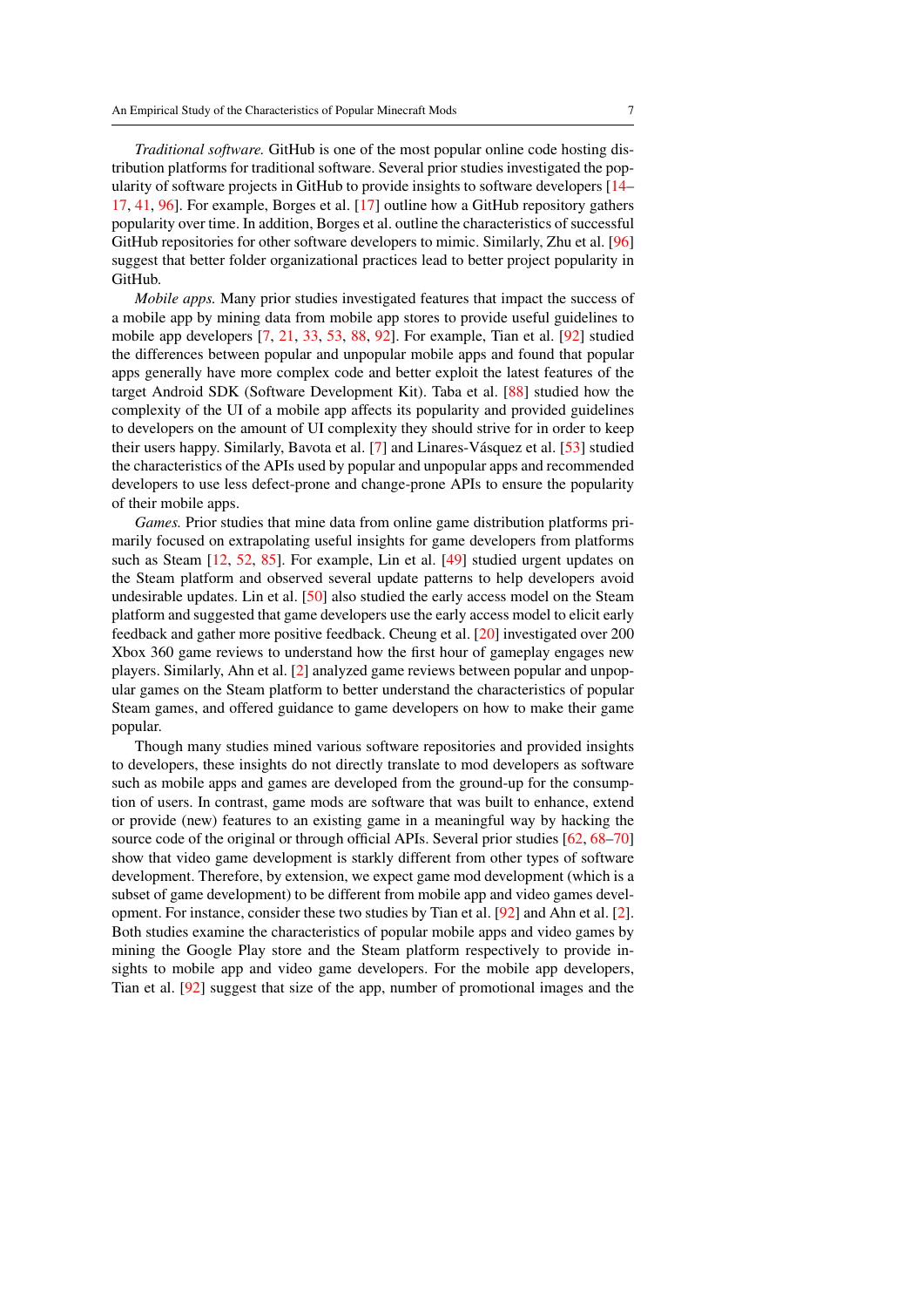<span id="page-7-0"></span>

Fig. 1: An overview of our data collection.

target SDK are the three key elements that are associated with the popularity of a mobile app. In contrast, Ahn et al. [\[2\]](#page-24-2) recommend developers to improve the gameplay, the challenge and the motivational aspects and emotional connect of the video game while lowering the price and improving the games storyline. However, different from both of these studies, from studying the CurseForge platform we find that popular mods are likely to have a better mod description, ease other mod development and welcome community contributions. Such a result further signifies that game mods are different from other types of software.

Hence, the findings and recommendations for mobile developers, game developers and traditional software developers to ensure the popularity of their software as prescribed by prior studies cannot be directly transferred to game mod developers. Therefore, a study such as ours is pivotal in understanding the characteristics of popular mods. We envision future studies to build on our work in order to help developers improve the popularity of their mods.

We did however conduct our study in the same vein as the aforementioned studies by mining the CurseForge mod distribution platform to gain an empirical understanding of the characteristics of popular mods. To the best of our knowledge, the study by Dey et al. [\[24\]](#page-26-4) is the only other study that mines online mod distribution platforms to study the characteristics of popular mods. However, they focus only on the tags that are provided for the mods on the distribution platforms and do not endeavour to provide insights to mod developers.

We study the characteristics of popular and unpopular mods specific to a particular game (Minecraft) to better understand what characterizes popular mods. These characteristics can be further explored by future work to assist mod developers in improving the quality of their mods. Furthermore, we are the first to conduct a statistically rigorous analysis on 33 features collected across 5 dimensions to generate insights for mod developers.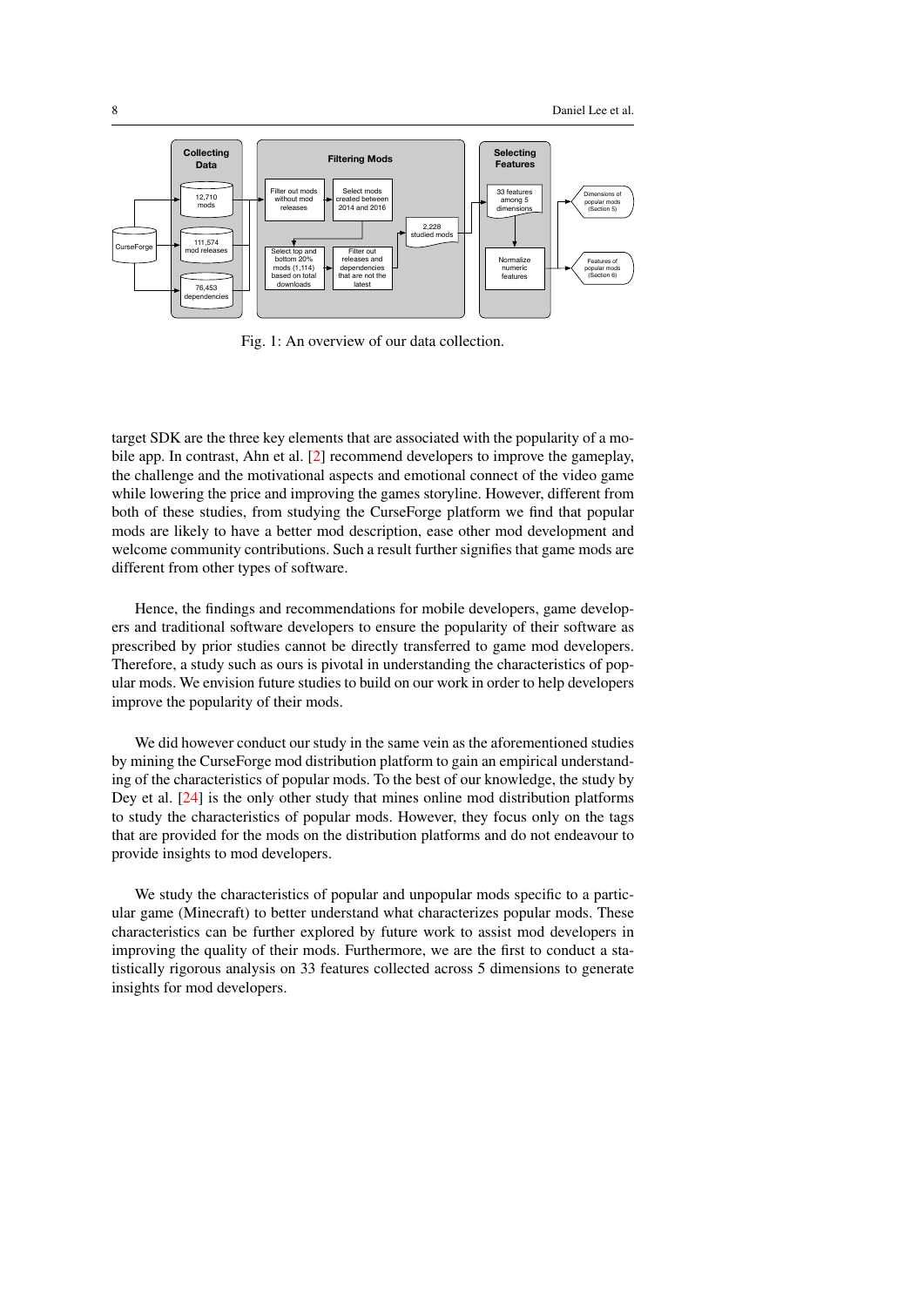| Number of total mods<br>Number of studied mods                   | 12,710<br>2,228   |  |
|------------------------------------------------------------------|-------------------|--|
| Number of studied dimensions<br>Number of studied features       | 5<br>33           |  |
| Number of total mod releases<br>Number of total mod dependencies | 111,574<br>76.453 |  |

<span id="page-8-1"></span>Table 2: An overview of the CurseForge mod distribution platform dataset.

## <span id="page-8-0"></span>4 Methodology

This section discusses the methodology of our empirical study of the characteristics of popular and unpopular Minecraft mods. Figure [1](#page-7-0) gives an overview of our methodology.

#### 4.1 Collecting Data

We collected the dataset for our study from the CurseForge mod distribution platform on June 6, 2019, using a customized crawler. Table [2](#page-8-1) shows an overview our Minecraft mod dataset.

Collecting Mods. We collected the information of 12,710 mods. In particular, we collected the name, categories, number of total comments, source code URL, issue tracking URL, Paypal URL, and Patreon URL for each mod.

Collecting Mod Releases. We collected the information of 111,574 releases across all mods. In particular, we collected the type, upload date, size, number of downloads, and supported Minecraft, Java, and Bukkit versions for each mod release.

Collecting Dependencies. We collected 76,453 mod dependencies across all mod releases. In particular, we collected the type, mods, and the direction for each dependency.

#### 4.2 Filtering Mods

To ensure the quality of the studied mods, we first removed 295 inactive mods that have no mod releases. Then, we removed 6,845 mods that were created before 2014 or after 2016 to ensure the studied mods all have an equal chance to obtain a high number of downloads. For the remaining 5,570 mods, we selected the top and bottom 20% of the mods based on their total number of downloads for our study. We consider the top 20% of mods (1,114 mods) as popular mods, and the bottom 20% of mods (1,114 mods) as unpopular mods based on their total number of downloads. Hence the claims that are made about a mod being (un)popular are about the likelihood of the mod belonging to the most/least popular group of mods.

We do not take into account the lifetime of a mod (despite some mods being created in 2014 and some mods being created in 2016) when separating the mods into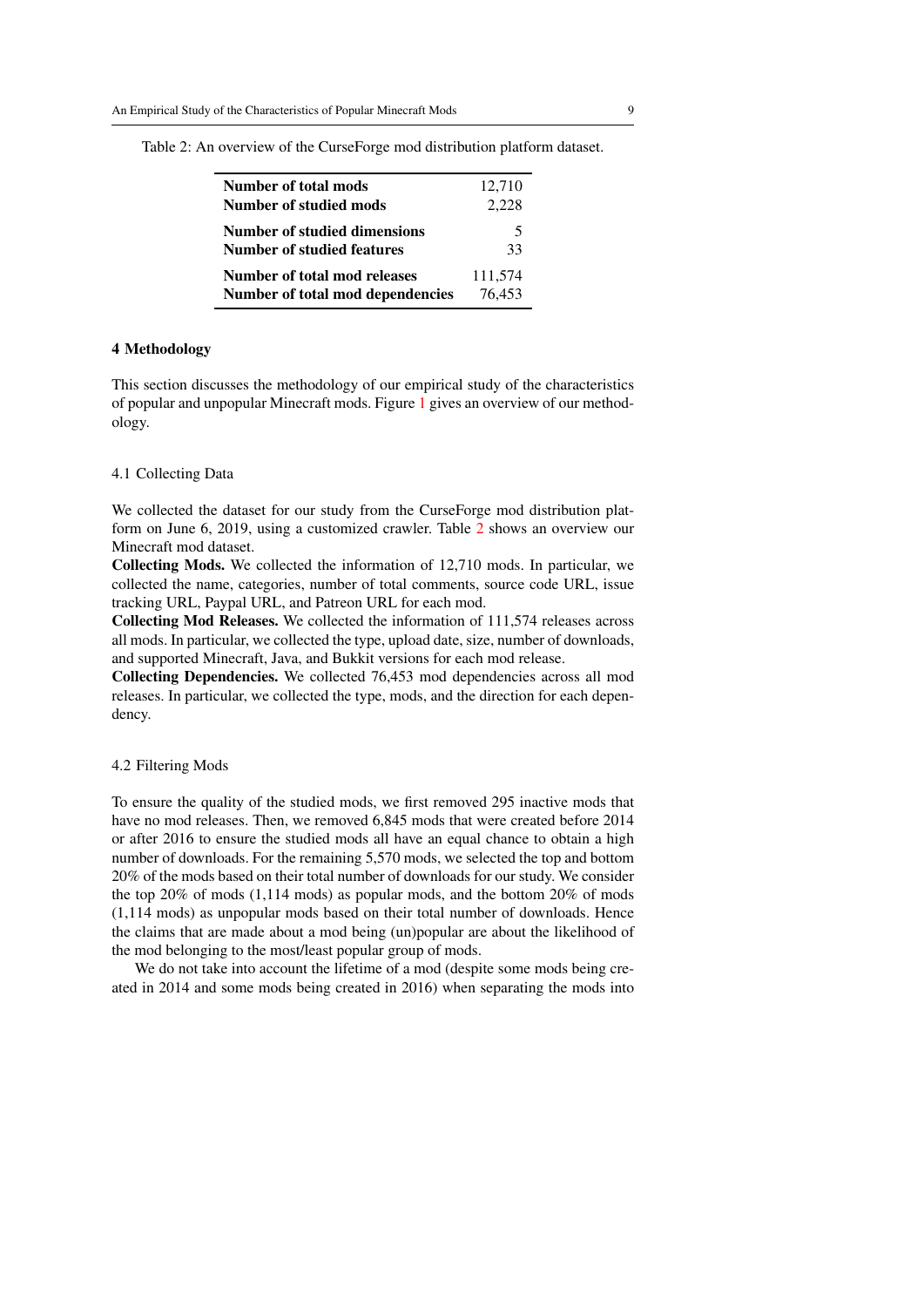<span id="page-9-0"></span>

Fig. 2: Distribution of the number of downloads that are received by popular and unpopular mods that are created in 2014, 2015 and 2016.

popular and unpopular groups. We do so as the number of median downloads across the studied years for mods in the popular and unpopular groups remains relatively consistent as we can observe from Figure [2.](#page-9-0) Furthermore, we observed that the number of popular mods that were created each year in the studied period also remains consistent. More specifically, among the 1,114 popular mods, 279 were created in 2014, and 415 and 418 mods were created in 2015 and 2016 respectively. In total, we studied 2,228 mods. Our selection approach is similar to prior study [\[92\]](#page-30-2) which selected the highest and lowest rated mobile apps for study.

We choose to study the number of downloads as a proxy for the popularity of a mod, as this number acts as a good indicator of the needs for the provided features/alterations by the mod within the Minecraft community. Furthermore, a mod becoming popular in an online platform like CurseForge is pivotal for the mod developers. For instance, as Postigo et al. [\[75\]](#page-29-11) outline, mod developers want their mods to be popular as being known in the modding community may open up potentially lucrative job opportunities. Finally, identifying features that affect the popularity of software in online distribution platforms is widely regarded as an important software engineering challenge [\[63\]](#page-28-10). This importance is for example demonstrated by the many software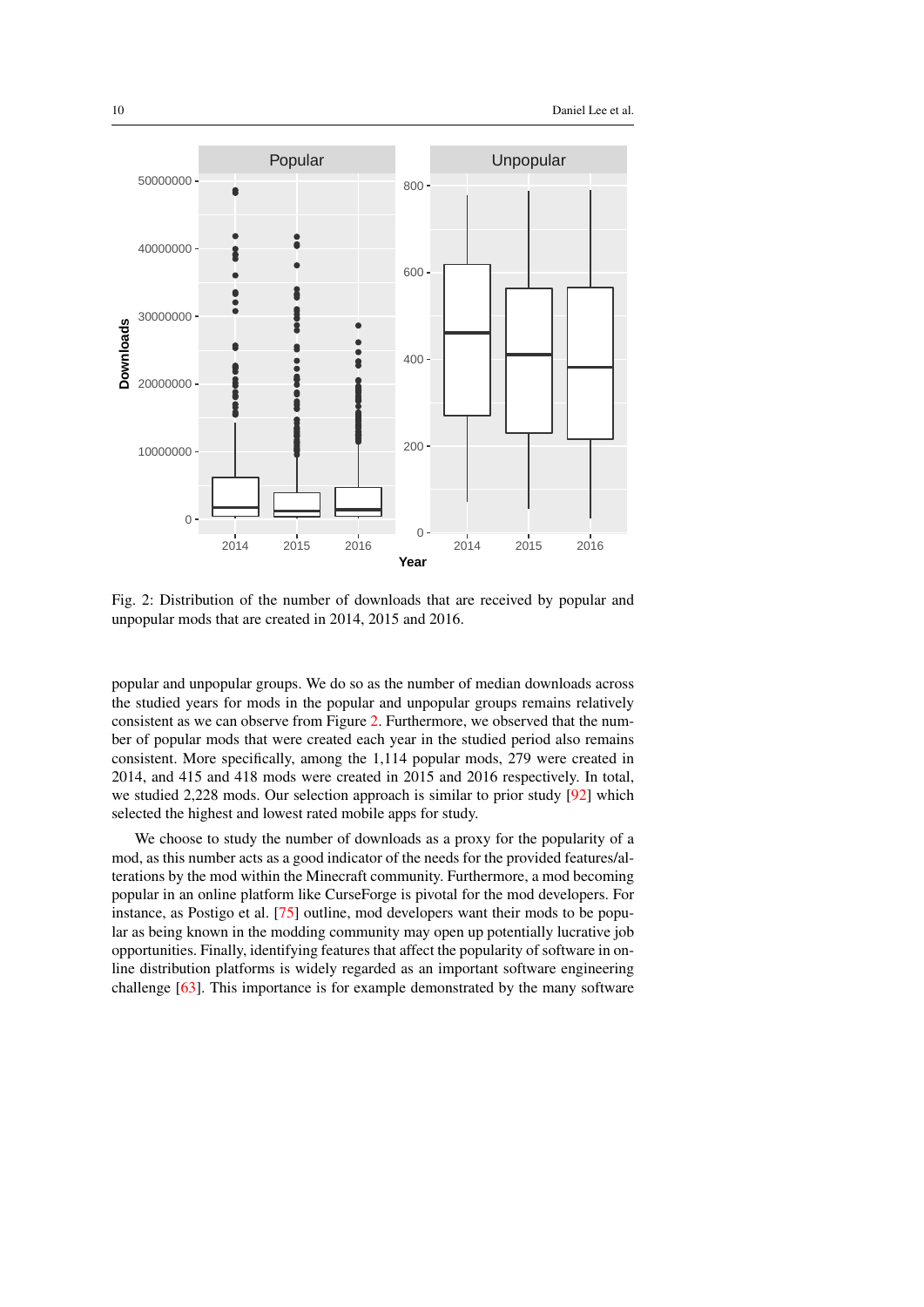engineering studies that examine the characteristics of popular mobile apps in app stores (e.g.,[\[7,](#page-25-11) [36,](#page-27-11) [53,](#page-28-7) [92\]](#page-30-2)).

For each of the 2,228 mods, we used the information of the mod's latest release and dependencies in our study.

#### 4.3 Selecting Features

Starting from prior work on the popularity of mobile apps [\[92\]](#page-30-2) and our own intuition, we defined 5 dimensions that might be associated with the popularity of mods (i.e., mod category, mod documentation, environmental context of the mod, remuneration for the mod, and community contribution for the mod). Then, we define for each dimension the features that are available on the CurseForge platform and that we can extract in an automated fashion. We end up with 33 features (characteristics) that we leverage to understand the differences between the characteristics of popular and unpopular Minecraft mods. Table [3](#page-11-0) shows an overview of the 33 features and their associated dimensions, along with their corresponding explanation and rationale. In addition, we normalized all features with the '*numeric*' type in Table [3](#page-11-0) using a log(1 + x) transformation to reduce the bias caused by the outliers.

#### <span id="page-10-0"></span>5 Characteristics of Popular and Unpopular Minecraft Mods

In this section, we present the results of our empirical study of the characteristics of popular and unpopular Minecraft mods.

5.1 RQ1: Do our studied dimensions have enough explanatory power to distinguish popular mods from unpopular ones?

Motivation: In this research question, we investigate how well each studied dimension of characteristics (i.e., features) of mods can individually distinguish the popular mods from unpopular ones. We also investigate how well can all the studied dimensions together distinguish popular mods from unpopular ones. Prior study [\[92\]](#page-30-2) used similar dimensions to identify the characteristics that distinguish mobile apps with high ratings from the ones with low ratings. The results of this research question lay the foundation for further investigations of the characteristics of popular mods.

Approach: To investigate how well the individual dimensions can distinguish popular mods from unpopular ones (i.e., their explanatory power), we built a logistic regression model for each dimension in Table [3.](#page-11-0) We used logistic regression, instead of other complex techniques (e.g., a neural network) as logistic regression is transparent and interpretable [\[59,](#page-28-11) [78\]](#page-29-12). In particular, for each dimension's model, we used the features in a dimension as independent variables and whether the mod is popular as the dependent variable. We consider the given dimension to have significant explanatory power if the AUC of the model constructed with the dimension is greater than 0.5, which means that the dimension can distinguish popular from unpopular mods. The dimension that results in the largest AUC is deemed to have the most explanatory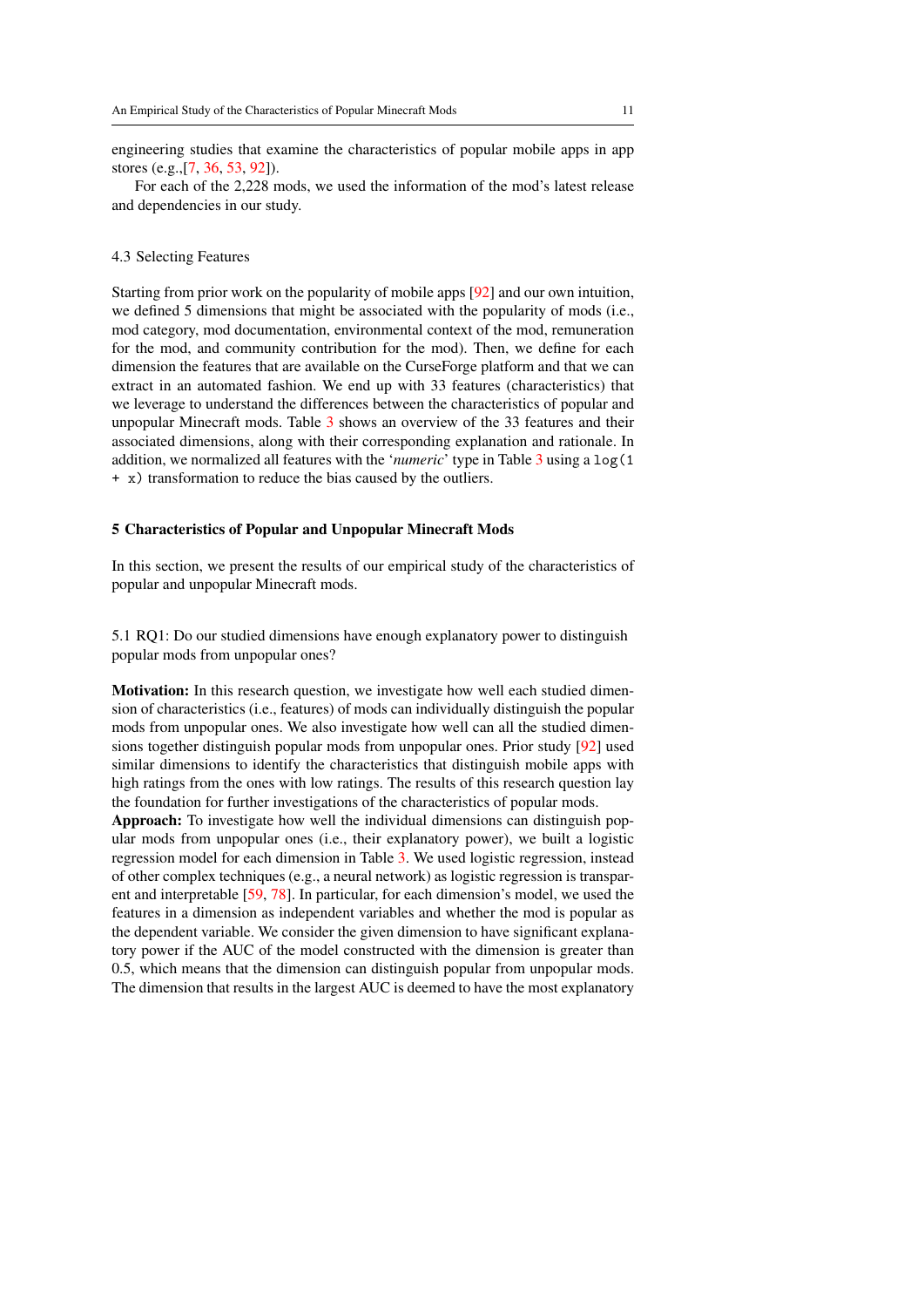<span id="page-11-0"></span>Table 3: Dimensions and their features describing the characteristics of popular and unpopular Minecraft mods.

| Dimension         | <b>Feature Name</b>                                                   | <b>Explanation</b>                                                                                                                                 | Type    | Rationale                                                                                                                                                                                      |
|-------------------|-----------------------------------------------------------------------|----------------------------------------------------------------------------------------------------------------------------------------------------|---------|------------------------------------------------------------------------------------------------------------------------------------------------------------------------------------------------|
| Mod Category      | Number of categories<br>(num_categories)                              | Total number of categories that<br>a mod belongs to. A mod must                                                                                    | Numeric | Mods that offer a variety of cat-<br>egories can attract users with<br>more options.                                                                                                           |
|                   | Miscellaneous<br>$(is\_cat\_misc)$                                    | belong to at least one category.<br>Mods that do not belong to any<br>of the existing categories. For<br>example, the OpenBlocks mod. <sup>1</sup> | Boolean | Certain Minecraft mod cate-<br>gories in the CurseForge mod<br>distribution platform may attract                                                                                               |
|                   | Food<br>(is_cat_food)                                                 | Mods that provide changes to<br>anything related to food in-<br>game. For example, the Apple-<br>Skin mod. $2$                                     | Boolean | more users to the mod.                                                                                                                                                                         |
|                   | World generation<br>(is_cat_world_gen)                                | Mods that provide changes re-<br>lated to the world, such as new<br>terrains.                                                                      | Boolean |                                                                                                                                                                                                |
|                   | Magic<br>(is_cat_magic)                                               | Mods that provide changes re-<br>lated to magic in the Minecraft<br>game. For example, the Roots<br>mod. <sup>3</sup>                              | Boolean |                                                                                                                                                                                                |
|                   | API and library<br>(is_cat_library_api)                               | Mods that provide shared code<br>for other mod developers to use.                                                                                  | Boolean |                                                                                                                                                                                                |
|                   | Fabric<br>(is_cat_fabric)                                             | Mods that are created using the<br>${\it Fabric}^4$ modding toolchain.                                                                             | Boolean |                                                                                                                                                                                                |
|                   | Technology<br>(is_cat_technology)                                     | Mods that provide changes for<br>any in-game technology.                                                                                           | Boolean |                                                                                                                                                                                                |
|                   | Armor, tools, and weapons<br>(is_cat_armor_weapons_tools)             | Mods that provide changes to in-<br>game armor, weapons, and tools.                                                                                | Boolean |                                                                                                                                                                                                |
|                   | Addons<br>(is_cat_addons)                                             | Mods that provide utilities for<br>mod users to easily extend in-<br>game features.                                                                | Boolean |                                                                                                                                                                                                |
|                   | Adventure and RPG<br>(is_cat_adventure_rpg)                           | Mods that change the gameplay<br>experience of the in-game ad-<br>venture.                                                                         | Boolean |                                                                                                                                                                                                |
|                   | Server utility<br>(is_cat_server_utility)                             | Mods that provide changes to<br>the server-side of the Minecraft<br>game.                                                                          | Boolean |                                                                                                                                                                                                |
|                   | Redstone<br>(is_cat_redstone)                                         | Mods that are provide changes<br>related to the redstone resource<br>in the Minecraft game.                                                        | Boolean |                                                                                                                                                                                                |
|                   | Map and information<br>(is_cat_map_info)                              | Mods that provide changes re-<br>lated to the location and infor-<br>mation on items.                                                              | Boolean |                                                                                                                                                                                                |
|                   | Storage<br>(is_cat_storage)                                           | Mods that provide mod users<br>blocks and items, which improve<br>the existing in-game storage.                                                    | Boolean |                                                                                                                                                                                                |
|                   | Twitch integration<br>(is_cat_twitch_integration)                     | Mods that provide changes re-<br>lated to the interaction between<br>the mod and the Twitch plat-                                                  | Boolean |                                                                                                                                                                                                |
|                   | Cosmetic<br>(is_cat_cosmetic)                                         | form.<br>Mods that provide changes to the<br>texture and aesthetic of the in-<br>game models.                                                      | Boolean |                                                                                                                                                                                                |
| Mod Documentation | Number of words in the<br>short description<br>(num_words_short_desc) | Number of words in the mod's<br>preview description.                                                                                               | Numeric | The longer the description, the<br>more likely that mod users will<br>understand what the mod offers<br>without downloading the mod.                                                           |
|                   | Number of words in the<br>long description<br>(num_words_long_desc)   | Number of words in the mod's<br>main description.                                                                                                  | Numeric |                                                                                                                                                                                                |
|                   | Mod wiki URL<br>(is_mod_wiki_url)                                     | An external link with the docu-<br>mentation of a mod.                                                                                             | Boolean | The presence and quality of a<br>mod's documentation can help<br>other mod users understand how<br>to utilize the mod to its full po-<br>tential, which can give users a<br>better experience. |
|                   | Number of images<br>(num_images)                                      | Number of in-game screenshots<br>that a mod has.                                                                                                   | Numeric | In-game screenshots can help<br>promote and visually explain<br>the mod's functionalities, which<br>may attract users, without trying<br>the mod first.                                        |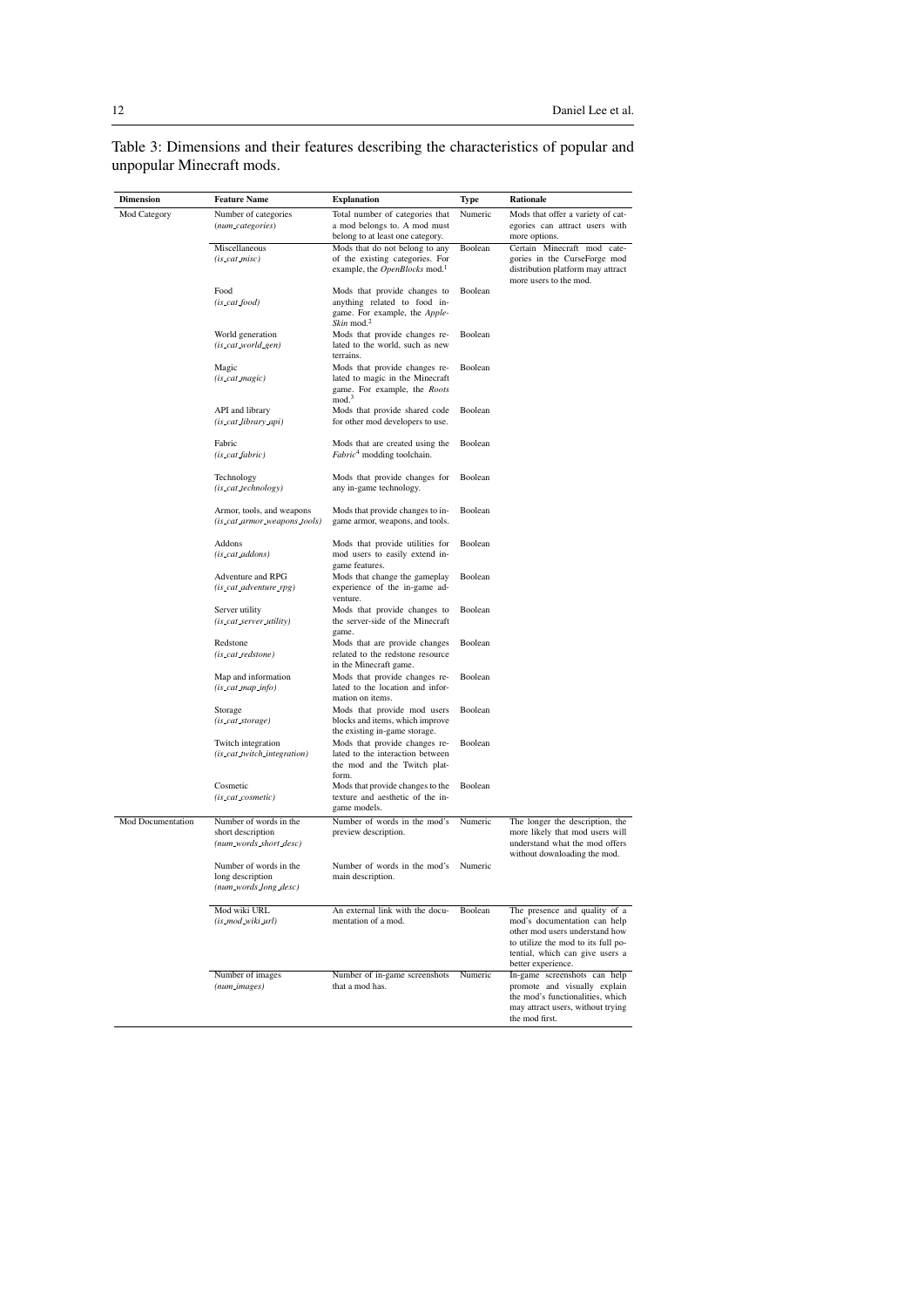| <b>Environmental Context</b><br>of the Mod | Latest number of incompatible<br>dependencies<br>(num_incompatible_dep)<br>Latest number of tool | Number of incompatible depen-<br>dencies that are in the latest re-<br>lease of the mod, which means<br>that another mod is not compati-<br>ble with the mod.<br>Number of words in the mod's                                                          | Numeric<br>Numeric | Dependencies provide<br>mods<br>functionalities,<br>which<br>more<br>could make the mod appeal to<br>more users.                                                            |
|--------------------------------------------|--------------------------------------------------------------------------------------------------|--------------------------------------------------------------------------------------------------------------------------------------------------------------------------------------------------------------------------------------------------------|--------------------|-----------------------------------------------------------------------------------------------------------------------------------------------------------------------------|
|                                            | dependencies<br>$(num\_tool\_dep)$                                                               | main description.                                                                                                                                                                                                                                      |                    |                                                                                                                                                                             |
|                                            | Latest number of required<br>dependencies<br>(num_required_dep)                                  | Number of required dependen-<br>cies that are in the latest release<br>of the mod, which means an-<br>other mod is required to make<br>the mod function.                                                                                               | Numeric            |                                                                                                                                                                             |
|                                            | Latest number of embedded<br>library dependencies<br>(num_embedded_lib_dep)                      | Number of embedded library de-<br>pendencies that are in the latest<br>release of the mod, which pro-<br>vides shared code for the mod's<br>development.                                                                                               | Numeric            |                                                                                                                                                                             |
|                                            | Latest number of optional<br>dependencies<br>(num_optional_dep)                                  | Number of optional dependen-<br>cies that are in the latest release<br>of the mod, which means the de-<br>pendency adding a certain func-<br>tionality can be switched on and<br>off.                                                                  | Numeric            |                                                                                                                                                                             |
|                                            | Latest number of supported<br>Minecraft version(s)<br>(latest_num_mc_versions)                   | Number of Minecraft versions<br>supported by the latest mod re-<br>lease, which corresponds to a<br>specific version of the Minecraft<br>game. Mods must support at<br>least one Minecraft version.                                                    | Numeric            | A larger number of supported<br>versions could attract more users<br>to a mod by providing more sta-<br>bility, and access to functionali-<br>ties from different versions. |
|                                            | Latest number of supported<br>Java version(s)<br>(latest_num_java_versions)                      | Number of Java versions sup-<br>ported by the latest mod release.<br>Mod developers can optionally<br>provide this information.                                                                                                                        | Numeric            |                                                                                                                                                                             |
|                                            | Latest number of supported<br>Bukkit version(s)<br>(latest_num_bukkit_versions)                  | Number of Bukkit API <sup>5</sup> versions<br>supported by the latest mod re-<br>lease. The Bukkit API extends<br>the multiplayer server of the<br>Minecraft game for others to<br>modify. Mod developers can op-<br>tionally provide this information | Numeric            |                                                                                                                                                                             |
| Remuneration for the<br>Mod                | PayPal URL<br>(is_paypal_url)                                                                    | An external link to PayPal for<br>donations.                                                                                                                                                                                                           | Boolean            | Mod developers that ask for do-<br>nations are more likely to be<br>dedicated to modding, which can<br>attract more users.                                                  |
|                                            | Patreon URL<br>(is_patreon_urls)                                                                 | An external link to Patreon for<br>donations.                                                                                                                                                                                                          | Boolean            |                                                                                                                                                                             |
| Community Contribu-<br>tion for the Mod    | Source code URL<br>(is_mod_source_code)                                                          | An external link to the source<br>code of a mod (e.g., Github).                                                                                                                                                                                        | Boolean            | Mods that provide a link to their<br>source code could invite more<br>contributors, which could attract<br>users with more content at a<br>faster speed.                    |
|                                            | Issue tracking URL<br>(is_mod_issues)                                                            | An external link to an issue<br>tracking system.                                                                                                                                                                                                       | Boolean            | Mods that provide a link to an is-<br>sue tracking system could indi-<br>cate to a user that a mod is more<br>stable, which may attract them to<br>the mod.                 |

<sup>1</sup> <https://www.curseforge.com/minecraft/mc-mods/openblocks>

 $^2$ <https://www.curseforge.com/minecraft/mc-mods/appleskin>

<sup>3</sup> <https://www.curseforge.com/minecraft/mc-mods/roots>

<sup>4</sup> <http://fabricmc.net/>

<sup>5</sup> <https://dev.bukkit.org/>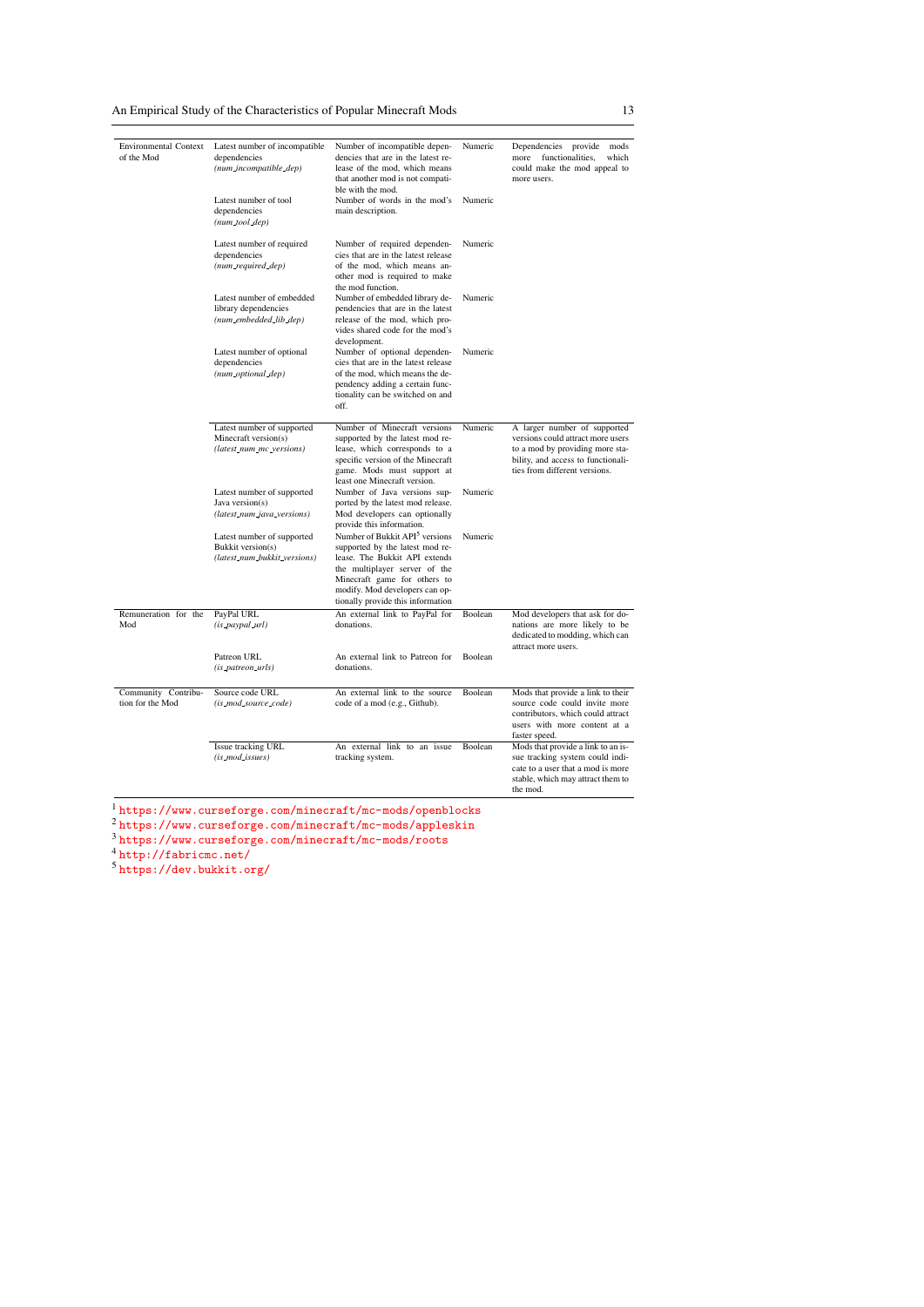<span id="page-13-2"></span>

Fig. 3: The distribution of the AUCs of models constructed with an individually studied dimension, and with all studied dimensions combined. The different colors represent the statistically different ranks given by the Scott-Knott effect size difference test. The distributions are sorted by their ranks (presented in ascending order from left to right with remuneration for the mod having the lowest rank) from the Scott-Knott effect size difference test.

power and vice versa. We used the glm function<sup>[7](#page-13-0)</sup> from the stats package<sup>[8](#page-13-1)</sup> to create the logistic regression models.

To validate the performance of our built models, we performed 100 out-of-sample bootstrap iterations to compute the AUC (Area Under the receiver operator characteristics Curve) for each model. Prior study [\[89\]](#page-30-12) showed that the out-of-sample bootstrap technique had the best balance between the bias and variance of estimates. The out-of-sample bootstrap technique randomly samples data with replacement for n iterations. The sampled data in an iteration is used as the training set for that iteration, while the data that was not sampled in that iteration is used as the testing set for that iteration. We then trained a model with the training set and calculated the AUC of the model with the testing set for each iteration.

In addition, to investigate how well all studied dimensions combined can distinguish popular mods from unpopular mods, we built a logistic regression model using all 33 features from the 5 dimensions in Table [3.](#page-11-0) We evaluated the performance of this combined model using the same aforementioned process of computing the AUC of the model with 100 out-of-sample bootstrap iterations.

Furthermore, we used the Scott-Knott effect size difference test to statistically sort and rank the distributions of the AUCs of all studied dimensions [\[89\]](#page-30-12). We used

<span id="page-13-0"></span><https://www.rdocumentation.org/packages/stats/versions/3.6.1/topics/glm>

<span id="page-13-1"></span><sup>8</sup> <https://www.rdocumentation.org/packages/stats/versions/3.6.1>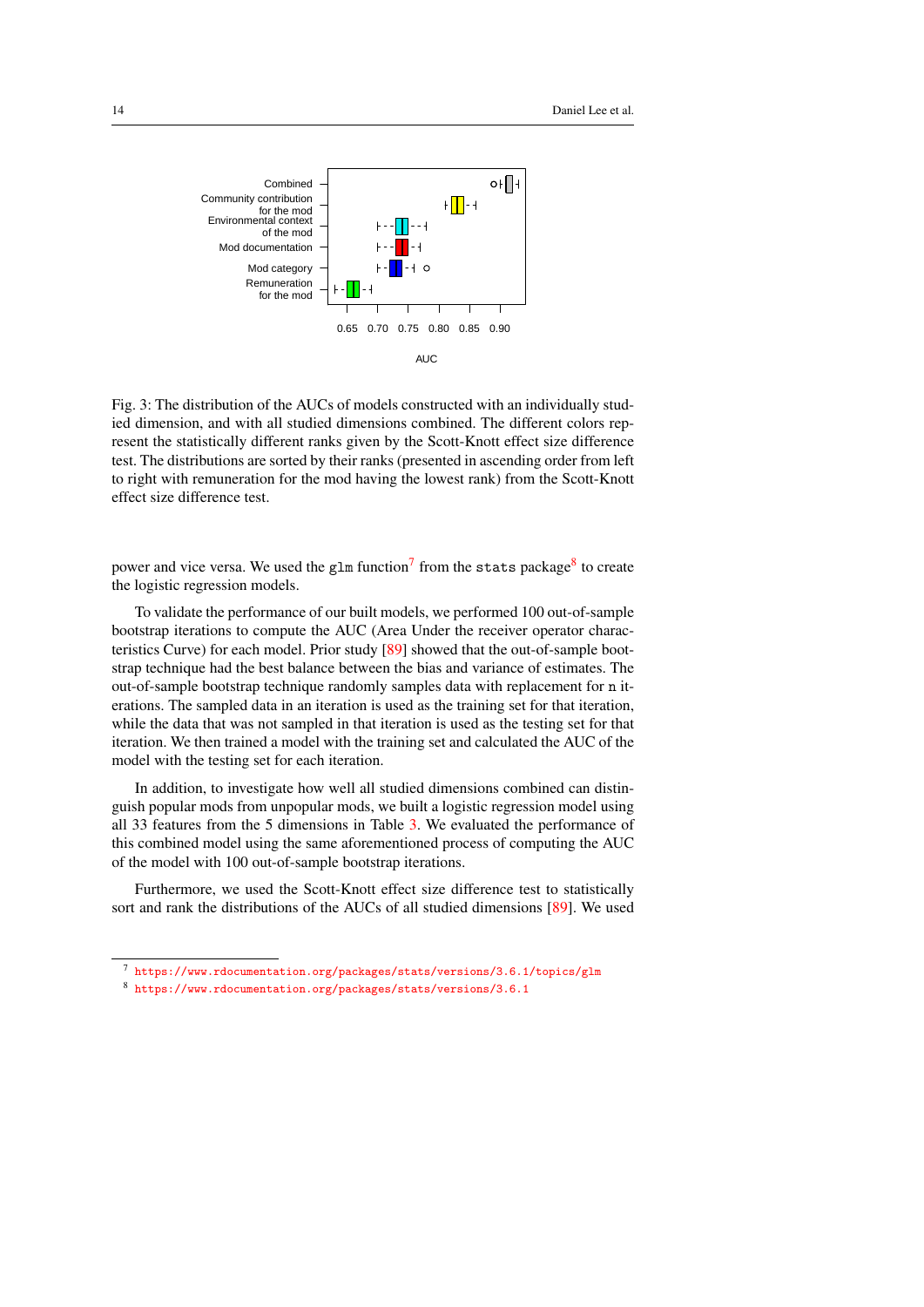the sk\_esd function<sup>[9](#page-14-0)</sup> from the ScottKnottESD package<sup>[10](#page-14-1)</sup> for the Scott-Knott effect size difference test.

Findings: Each studied dimension has significant explanatory power to individ-ually identify popular mods. Figure [3](#page-13-2) shows the distribution of AUCs per studied dimension. The lowest median AUC among the studied dimensions was 0.66, implying that every dimension has significant explanatory power (i.e., the model has an  $AUC > 0.5$ ) in distinguishing popular mods from unpopular ones. In addition, the Scott-Knott effect size difference test shows a statistical significant difference between each studied dimensions, with non-negligible effect sizes. Among the studied dimensions, the community contribution for the mod dimension is ranked as having the largest explanatory power, whereas the remuneration for the mod dimension is ranked as having the lowest explanatory power.

The combined model has a larger explanatory power than each of the studied dimension individually. Figure [3](#page-13-2) shows the distribution of AUCs of the *combined model* that combines all studied dimensions together. The combined model has the largest median AUC of 0.91, outperforming every one of the studied dimensions on their own. The Scott-Knott effect size difference test confirms that the combined model has the highest ranking in explanatory power compared to the individual studied dimensions.

In addition, Figure [3](#page-13-2) shows that the combined model has a 10% higher median AUC than the community contribution for the mod dimension (the dimension with the highest explanatory power among the studied dimensions), and a 38% higher median AUC than the remuneration for the mod dimension (the dimension with the lowest explanatory power among the studied dimensions). Prior study [\[92\]](#page-30-2) also observed that a combined model with all the dimensions has a larger explanatory power than models with individual dimensions in the context of distinguishing mobile apps with high ratings from mobile apps with low ratings.

*Each studied dimension of characteristics of a mod has significant explanatory power in distinguishing popular from unpopular mods. Among the studied dimensions, the community contribution for the mod dimension has the largest explanatory power. However, our combined model which uses all the features across the five dimensions outperforms the best model using individual dimension by 10% (median).*

5.2 RQ2: Which features best characterize a popular mod?

✄

 $\overline{a}$ 

Motivation: In this research question, we investigate which mod features can best characterize popular mods. The results of RQ1 show that the studied dimensions have a strong explanatory power for the popularity of a mod. In this RQ, we further investigate the characteristics of popular mods at the feature-level across 33 features and

<sup>1</sup>

✁

<span id="page-14-0"></span> $^9$ [https://www.rdocumentation.org/packages/ScottKnottESD/versions/1.2.2/](https://www.rdocumentation.org/packages/ScottKnottESD/versions/1.2.2/topics/%22sk_esd%22) [topics/%22sk\\_esd%22](https://www.rdocumentation.org/packages/ScottKnottESD/versions/1.2.2/topics/%22sk_esd%22)

<span id="page-14-1"></span><sup>10</sup> <https://www.rdocumentation.org/packages/ScottKnottESD/versions/1.2.2>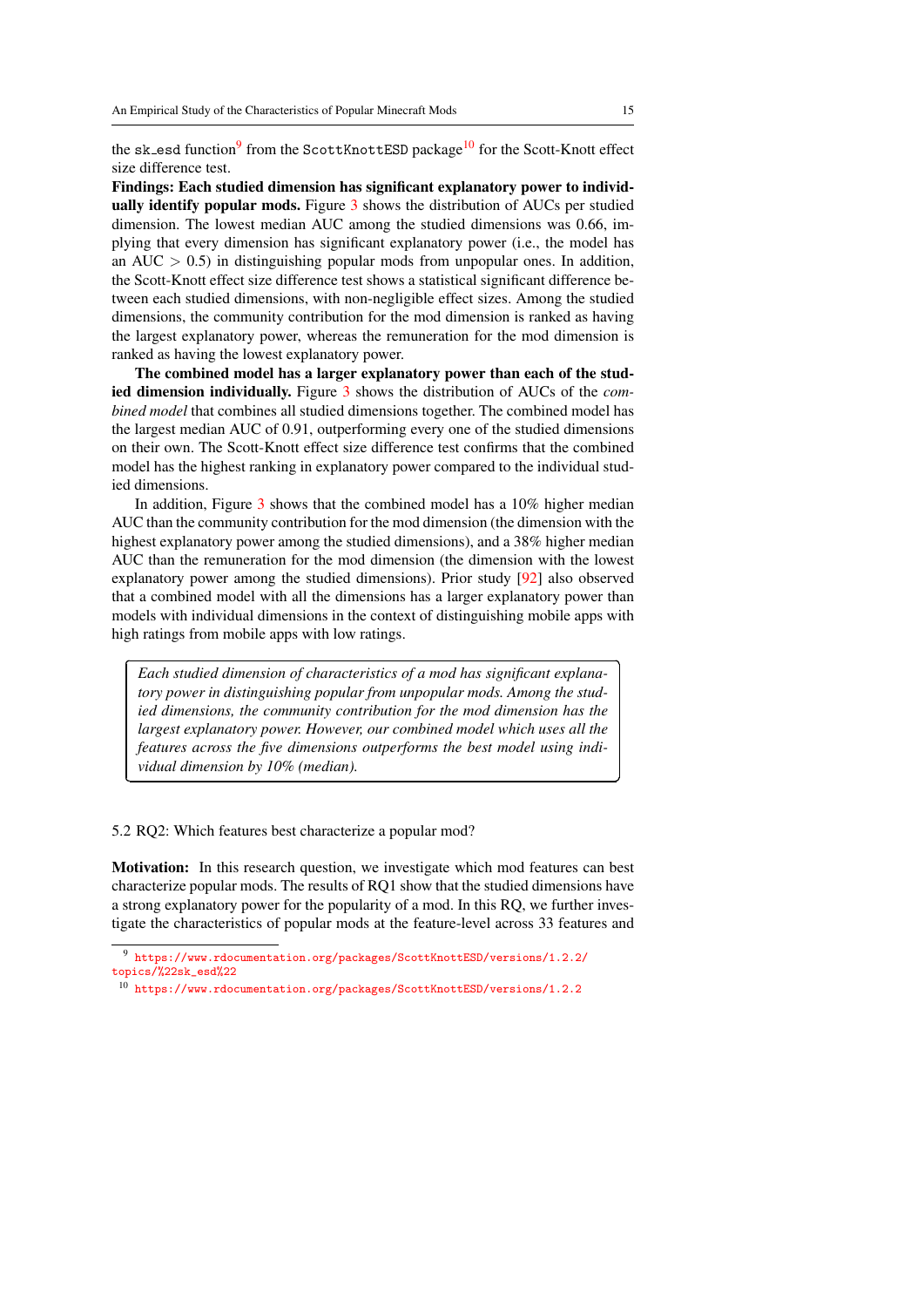<span id="page-15-0"></span>

Fig. 4: An overview of the process that we used to build, evaluate and analyze the combined model.

5 dimensions to systematically quantify the association between the studied features and the number of downloads for a mod.

Approach: To investigate which features can best characterize popular mods, in this research question we focus on analyzing the combined model with all dimensions of features, as RQ1 shows that the combined model has the most explanatory power for mod popularity.

Figure [4](#page-15-0) shows an overview of our approach to construct, evaluate and analyze the combined model. Below we explain each step in detail:

1. Correlation analysis. We performed correlation analysis to reduce collinearity between the features before we built the models, since correlated features can affect the interpretation of the model  $[55, 56]$  $[55, 56]$  $[55, 56]$ . We used the varclus function<sup>[11](#page-15-1)</sup> from the Hmisc package[12](#page-15-2) in R to filter out highly correlated features. We calculated *Spearman's correlation coefficients* among the studied features. We consider a pair of features with a *Spearman correlation coefficient* >= 0.7 as highly correlated. We did not observe high correlations among our studied features.

2. Redundancy analysis. Before building the models, we also performed redundancy analysis to eliminate redundant features that can interfere with the relation-

<span id="page-15-1"></span><sup>11</sup> <https://www.rdocumentation.org/packages/Hmisc/versions/4.2-0/topics/varclus>

<span id="page-15-2"></span><sup>12</sup> <https://cran.r-project.org/web/packages/Hmisc/index.html>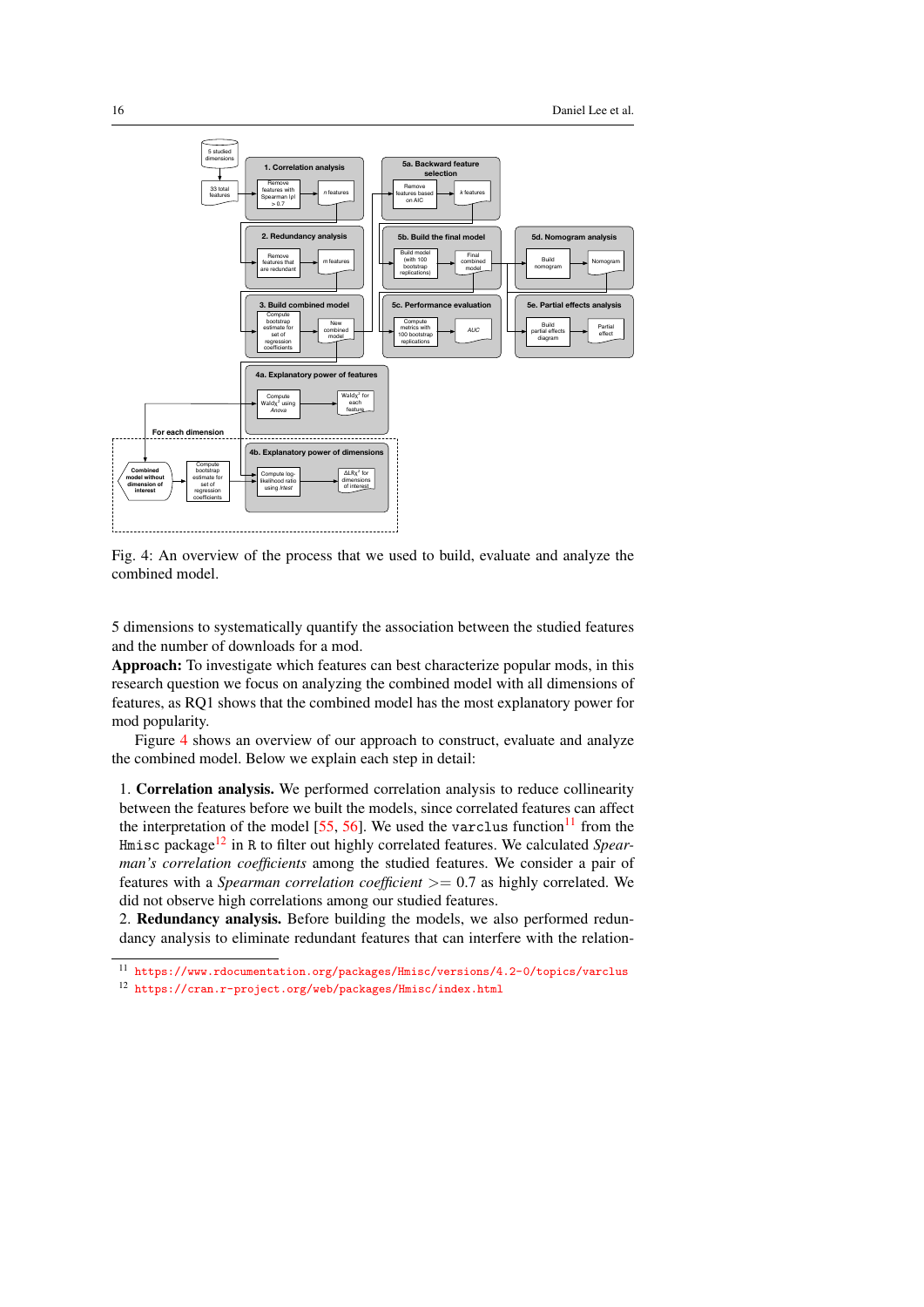ship between the independent variables (i.e., features), which in turn may distort the relationship the independent variables have with the dependent variable (i.e., popu-larity) [\[55\]](#page-28-12). We used the redun function<sup>[13](#page-16-0)</sup> from the Hmisc package in R to filter out features that can be linearly predicted by other features. We removed the '*number of categories*' feature as it is redundant, leaving 32 features for the remainder of the study.

3. Building the combined model. We used all the remaining features after step 2 to build a logistic regression model. However, the model's regression coefficients could vary or be estimated incorrectly based on the sample of data and the underlying assumptions [\[29\]](#page-26-15). Hence, to avoid biasing the estimated regression coefficients, we used the bootcov function from the rms package using 100 bootstrap iterations to adjust the regression coefficients with bootstrap estimates, to ensure the nonarbitrariness of the estimated regressions co-efficients in the combined model [\[38,](#page-27-12) [39\]](#page-27-13).

4a. **Explanatory power of features.** We used Wald's  $\chi^2$  to measure the explanatory power of the features in the model from step 3. The larger the Wald  $\chi^2$ , the larger the explanatory power of the feature [\[39\]](#page-27-13). Prior study [\[91\]](#page-30-13) used the same approach to compute the explanatory power of features. We computed the Wald  $\chi^2$  with the Anova function<sup>[14](#page-16-1)</sup> from the car package<sup>[15](#page-16-2)</sup> in R using the parameter *test.statistic='Wald'*. Table [4](#page-18-0) shows the explanatory power of each feature (Wald  $\chi^2$ ).

4b. Explanatory power of dimensions. Though in RQ1, we observed that each dimension of features of a mod has explanatory power, we are uncertain of the unique explanatory power each of them contains in relation to the other dimensions. Understanding the unique explanatory power of each dimension is critical to assert which of these dimensions matter the most for characterizing the popularity of a mod. For example, from Figure [3](#page-13-2) we observe that the environmental context of the mod and mod documentation dimensions by themselves can explain the popularity of a mod with a median AUC of 0.74. However, we are uncertain of how much unique power each of these dimensions contribute to the model built on all the studied dimensions, which had a median AUC of 0.92.

Therefore, we conducted a chunk test on each of the studied dimensions in the combined model from step 3, to quantify the explanatory power of each studied dimension [\[37,](#page-27-14) [55\]](#page-28-12). For each of the studied dimensions (given in Table [3\)](#page-11-0), the chunk test estimates the difference in goodness of fit (by computing the difference in log-likelihood) between the full model (i.e., the combined model from step 3) and the combined model that was built without one studied dimension (whose explanatory power we are computing). The chunk test reports a Chi-square value ( $\Delta \rm{LR}\chi^2$ ) (which is the difference in log-likelihood compared to the Chi-squared distribution) and a p-value. The Chi-squared value quantifies the unique explanatory power that was lost due to the removal of the given dimension (in relation to the other dimensions) and a lower p-value  $\left(\leq 0.05\right)$  signifies the dimension's significance. We

<span id="page-16-0"></span><sup>13</sup> <https://www.rdocumentation.org/packages/Hmisc/versions/4.2-0/topics/redun>

<span id="page-16-1"></span><sup>14</sup> <https://www.rdocumentation.org/packages/car/versions/3.0-3/topics/Anova>

<span id="page-16-2"></span><sup>15</sup> <https://www.rdocumentation.org/packages/car/versions/3.0-3>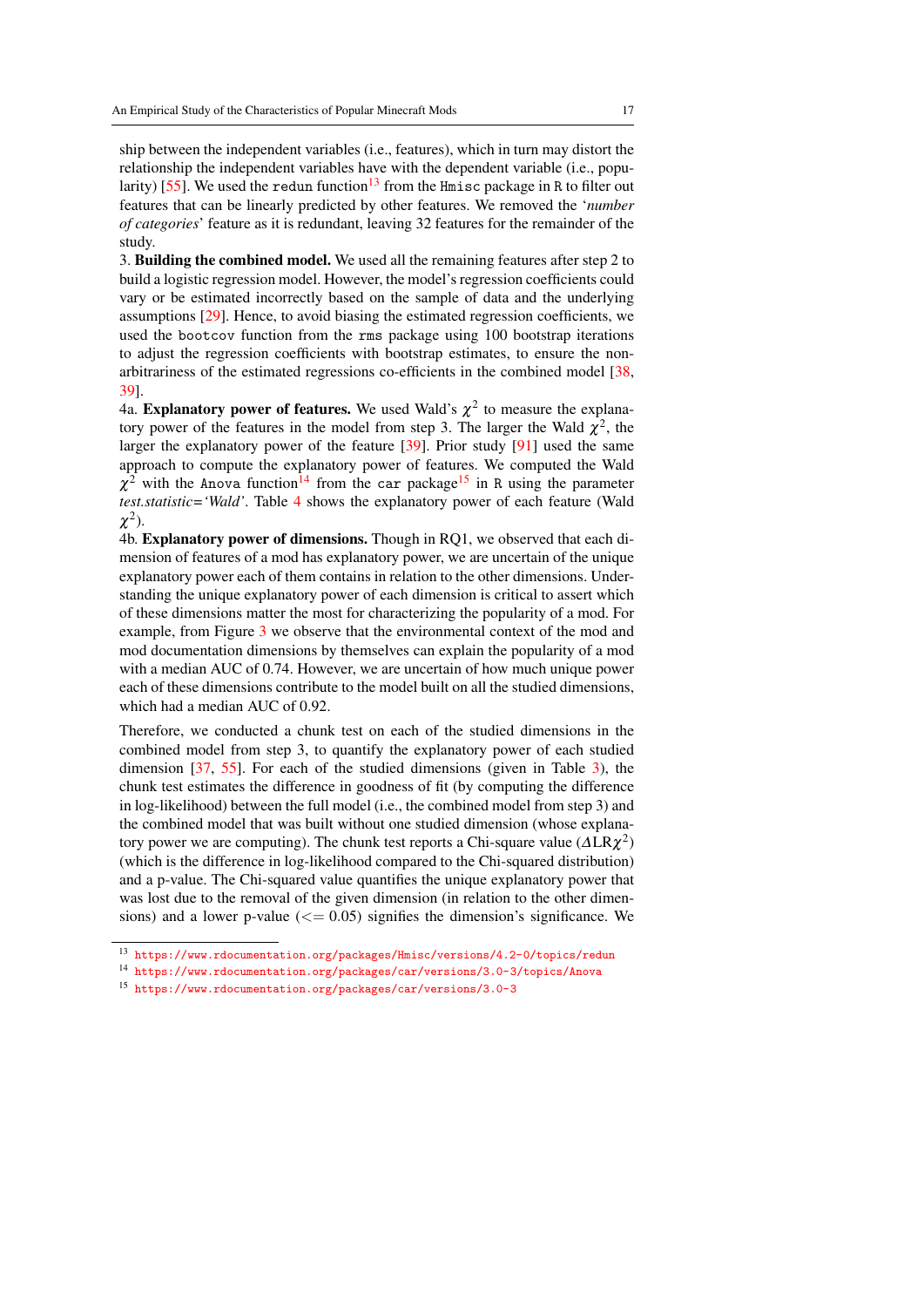used the lrtest function<sup>[16](#page-17-0)</sup> from the lmtest package<sup>[17](#page-17-1)</sup> in R to conduct the chunk test. Table [4](#page-18-0) shows the explanatory power of each dimension ( $\Delta LR\chi^2$ ).

5a. Backward feature selection. We do backward feature selection to ensure the parsimony of the constructed model, as suggested by Harrell et al. [\[39\]](#page-27-13). For instance, if a model contains a large number of independent features, the model becomes too complex to draw explanations. Hence, Harrell et al. [\[39\]](#page-27-13) suggests using backward feature selection when the goal of the model is to interpret it. We used the fastbw function<sup>[18](#page-17-2)</sup> from the rms package in R to perform a backward elimination of features. The fastbw function takes the model that was constructed on all the features (32) and eliminates the features that do not significantly contribute to reducing the AIC of the model. We removed 14 of the 32 features (44%) using the fastbw function. In result, we obtained a new combined model with 18 features.

5b. Build the final model. With the reduced feature set from step 5a, we reconstructed the final combined model. Similar to step 3, we adjusted the regression coefficients with the bootstrap estimate, as outlined by Harrell et al. [\[39\]](#page-27-13).

5c. Performance evaluation. To demonstrate the quality of the constructed model from 5b, we calculated the AUC of the model using 100 out-of sample bootstrap iterations to evaluate the performance of the model.

5d. Nomogram analysis. We used the final combined model from step 5b to cre-ate and analyze a nomogram using the nomogram function<sup>[19](#page-17-3)</sup> from the rms package in R, which provides a way to measure the explanatory power of each feature in distinguishing popular from unpopular mods. A nomogram provides a graphical visualization of the parsimonious logistic regression model that we built in step 5b. Although the Wald  $\chi^2$  can provide insight into the explanatory power of each feature in the combined model, the nomogram provides us with an exact interpretation on how the variation in each feature affects the outcome probability. For instance, while the Wald  $\chi^2$  may indicate that the number of words in the long description of a mod is important, the Wald  $\chi^2$  does not provide insights on how the exact number of words in the long description contribute to the explanatory power in distinguishing popular from unpopular mods. Furthermore, the Wald  $\chi^2$  does not show if a certain feature has a positive or negative role in distinguishing popular from unpopular mods, whereas the nomogram does. For instance, if for a given mod, the feature "*latest num bukkit versions*" is 0, then it has a positive role in distinguishing popular from unpopular mods. Several prior studies [\[22,](#page-26-16) [82\]](#page-30-14) showed that nomograms are one of the most accurate discriminatory tools in interpreting a logistic regression model. Hence, we constructed a nomogram to observe the exact role of features in classifying if a given mod is either popular or unpopular. Another key difference between the Wald  $\chi^2$  and nomogram is that the nomogram can show the contribution of each feature towards the outcome probability for each of the studied mods,

<span id="page-17-0"></span><sup>16</sup> [https://www.rdocumentation.org/packages/lmtest/versions/0.9-37/topics/](https://www.rdocumentation.org/packages/lmtest/versions/0.9-37/topics/lrtest) [lrtest](https://www.rdocumentation.org/packages/lmtest/versions/0.9-37/topics/lrtest)

<span id="page-17-1"></span><sup>17</sup> <https://www.rdocumentation.org/packages/lmtest/versions/0.9-37>

<span id="page-17-3"></span><span id="page-17-2"></span><sup>18</sup> <https://www.rdocumentation.org/packages/rms/versions/5.1-3.1/topics/fastbw>

<sup>19</sup> [https://www.rdocumentation.org/packages/rms/versions/5.1-3.1/topics/](https://www.rdocumentation.org/packages/rms/versions/5.1-3.1/topics/nomogram) [nomogram](https://www.rdocumentation.org/packages/rms/versions/5.1-3.1/topics/nomogram)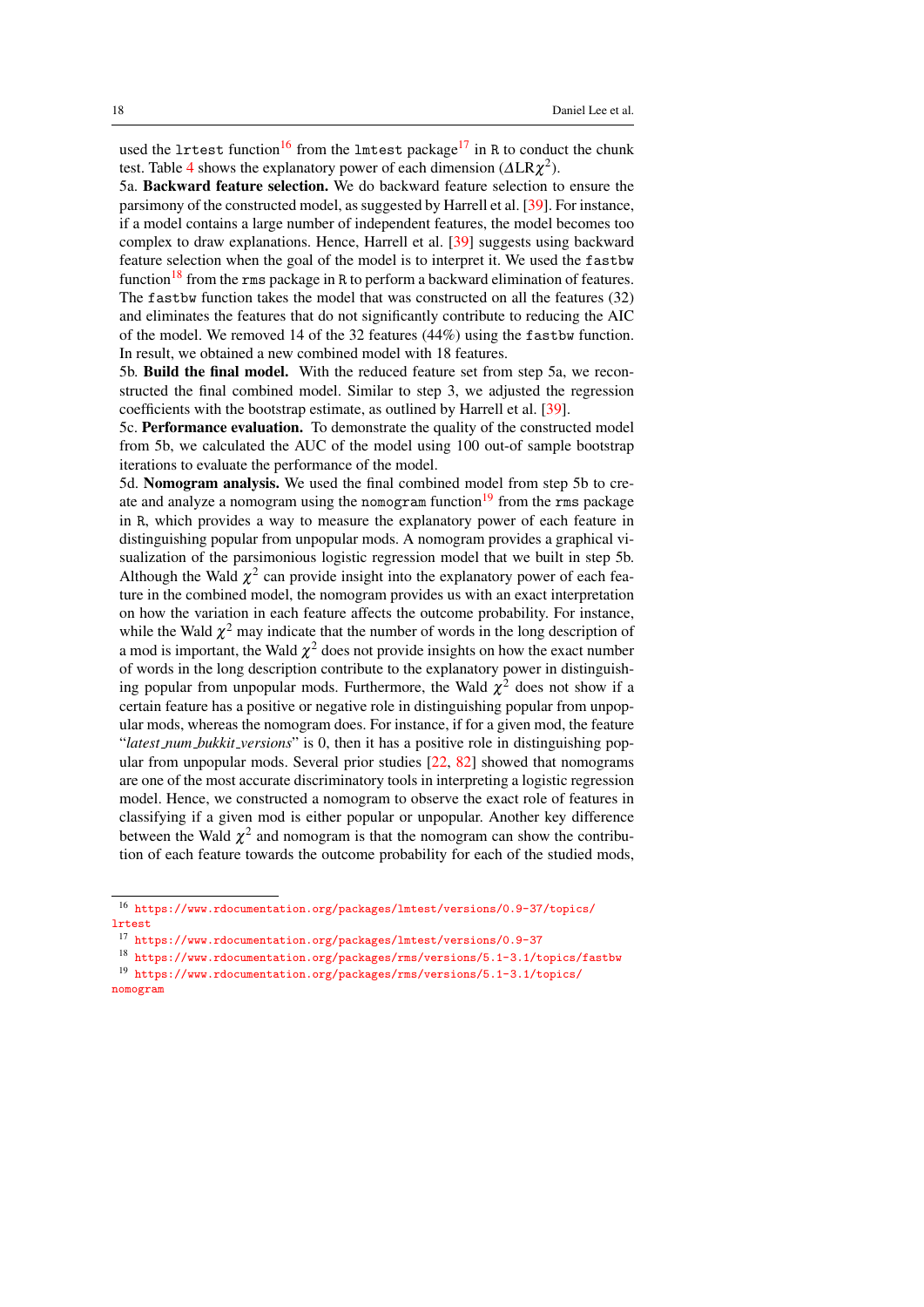<span id="page-18-0"></span>Table 4: An overview of the statistics of each dimension and its features. The larger the  $\Delta LR\chi^2$ , the larger the role of a studied dimension. Similarly, the larger the Wald  $\chi^2$ , the larger the explanatory power of a feature in the combined model (The percentages and p-value are rounded to two decimal places). The feature is statistically significant if the p-value  $<= 0.05$ . Sorted by the Wald  $\chi^2$  per studied dimension.

|                                                | Wald $\chi^2$ (%) | P-value  |
|------------------------------------------------|-------------------|----------|
| <b>Mod Category</b>                            |                   | 0.00     |
| $(\Delta L R \chi^2: 23.51\%)$                 |                   |          |
| Fabric                                         | 20.54             | $< 0.01$ |
| Armor, tools, and weapons                      | 7.92              | < 0.01   |
| Addons                                         | 2.22              | < 0.01   |
| Food                                           | 2.17              | < 0.01   |
| World generation                               | 1.64              | < 0.01   |
| API and library                                | 1.47              | < 0.01   |
| Miscellaneous                                  | 1.39              | < 0.01   |
| Server utility                                 | 1.17              | < 0.01   |
| Storage                                        | 0.79              | 0.02     |
| Redstone                                       | 0.50              | 0.06     |
| <b>Adventure and RPG</b>                       | 0.43              | 0.08     |
| Cosmetic                                       | 0.27              | 0.17     |
| Technology                                     | 0.10              | 0.39     |
| Map and information                            | 0.02              | 0.73     |
| Magic                                          | 0.01              | 0.74     |
| Twitch integration                             | 0.00              | 0.97     |
| <b>Mod Documentation</b>                       |                   | 0.00     |
| $(\Delta L R \chi^2: 13.03\%)$                 |                   |          |
| Number of words in the long description        | 5.18              | < 0.01   |
| Number of images                               | 2.06              | < 0.01   |
| Mod wiki URL                                   | 1.72              | < 0.01   |
| Number of words in the short description       | 0.46              | 0.07     |
| <b>Environmental Context of the Mod</b>        |                   | 0.00     |
| $(\Delta L R \chi^2: 18.63\%)$                 |                   |          |
| Latest number of Bukkit versions               | 15.45             | < 0.01   |
| Latest number of required dependencies         | 9.27              | < 0.01   |
| Latest number of optional dependencies         | 0.81              | 0.02     |
| Latest number of Minecraft versions            | 0.49              | 0.07     |
| Latest number of Java versions                 | 0.06              | 0.53     |
| Latest number of tool dependencies             | 0.00              | 0.85     |
| Latest number of incompatible dependencies     | 0.00              | 0.86     |
| Latest number of embedded library dependencies | 0.00              | 0.98     |
| <b>Remuneration for the Mod</b>                |                   | < 0.01   |
| $(\Delta L R \chi^2: 10.42\%)$                 |                   |          |
| Paypal URL                                     | 6.21              | < 0.01   |
| Patreon URL                                    | 1.56              | < 0.01   |
| <b>Community Contribution for the Mod</b>      |                   | 0.00     |
| $(\Delta L R \chi^2: 34.41\%)$                 |                   |          |
| <b>Issues URL</b>                              | 11.21             | < 0.01   |
| Source code URL                                | 4.86              | < 0.01   |
| <b>Total</b>                                   | 100.00            |          |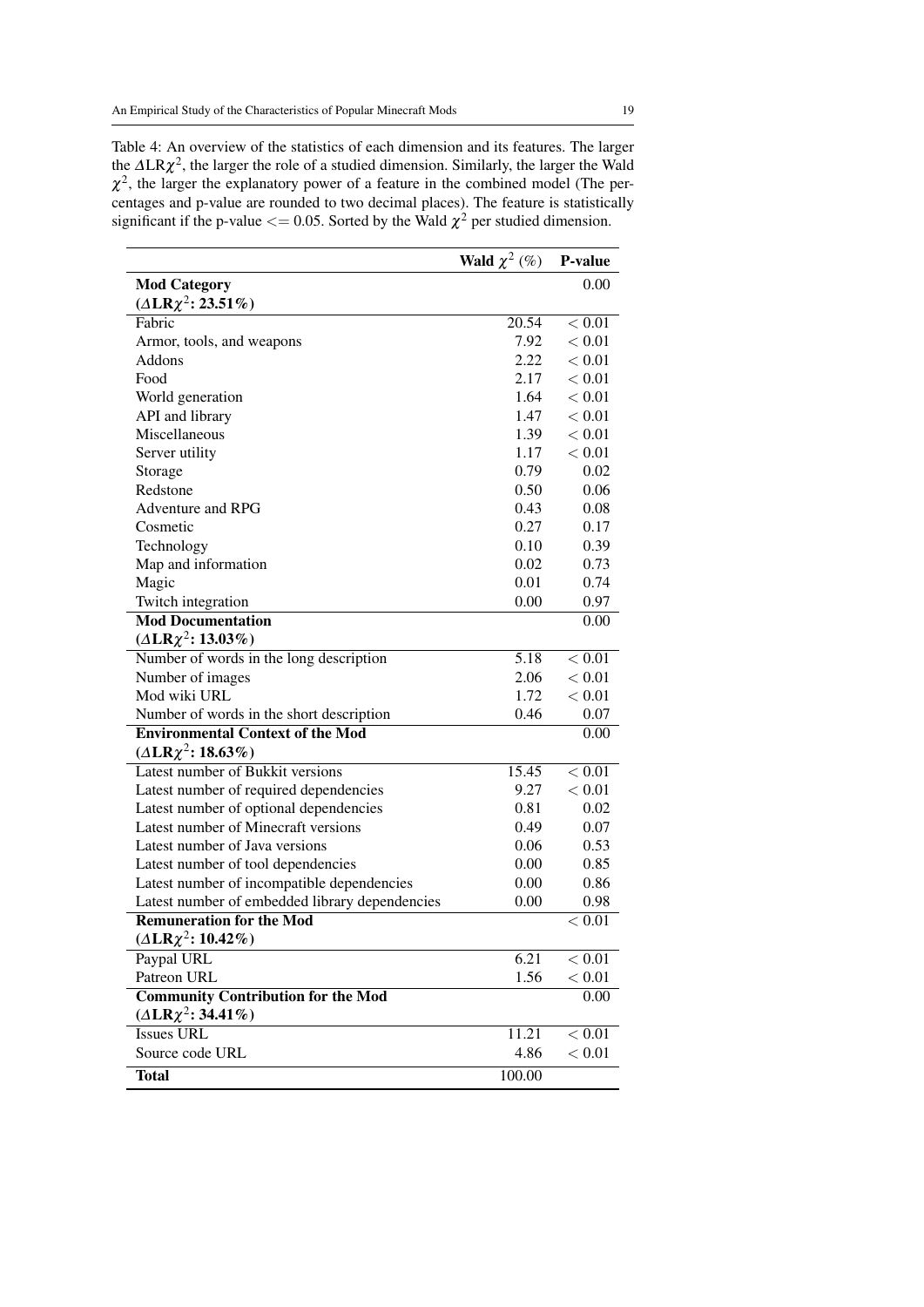whereas the Wald  $\chi^2$  only shows the overall contribution (which is not specific to each mod). Figure [5](#page-20-0) shows the results of the nomogram analysis.

5e. Partial effects analysis. We used the final combined model from step 5b and the nomogram analysis from step 5d to create partial effects plots, which show how different values in numeric features with respect to another feature held constant at the median for numeric features and at the mode for boolean features, contributes the outcome probability. Hence, the partial effects analysis provides a deeper explanation of how the variation in certain features can contribute to the probability of a mod being popular or unpopular.

In addition, to measure if two distributions are significantly different, we used the Wilcoxon tests. The Wilcoxon signed-rank test is a paired and non-parametric statistical test, whereas the Wilcoxon rank-sum test is an unpaired and non-parametric statistical test, where the null hypothesis indicates that it is equally likely that a randomly selected value from one sample will be less than or greater than a randomly selected value from a second sample [\[94\]](#page-30-15). If the p-value of the used Wilcoxon test on the two distributions is less than 0.05, we reject the null hypothesis, and conclude that the two distributions are significantly different. In addition, to calculate the magnitude of the difference we calculate the Cliff's delta *d* effect size [\[54\]](#page-28-14), with the following thresholds [\[77\]](#page-29-13):

Effect size = 
$$
\begin{cases} negligible(N), & \text{if } |d| \leq 0.147. \\ small(S), & \text{if } 0.147 < |d| \leq 0.33. \\ medium(M), & \text{if } 0.33 < |d| \leq 0.474. \\ large(L), & \text{if } 0.474 < |d| \leq 1. \end{cases}
$$

Findings: Mods that simplify mod development are a popular type of mods. Figure [5](#page-20-0) shows that mods that belong to the *"fabric"*, *"addons"*, and *"API and library"* categories tend to be among the most popular mods. We further investigated the mods under each category and observed that all of the 16 collected *"fabric"* mods are popular mods, 73.3% of the studied *"addons"* mods are popular mods, and 71.1% of the studied *"API and library"* category mods are popular mods. Mods of the *"fabric"* category are created using the *"fabric"* mod development toolchain, which offers a mod ecosystem that makes updating a mod simpler and provides modularity of the code [\[27\]](#page-26-17). Mods of the *"API and library"* category can be leveraged by others and mod developers to make mod development simpler. In addition, mods of the *"addons"* category, such as the TOP Addons mod, add support to and extend other mods. [20](#page-19-0) Finally, the *"miscellaneous"*, *"food"*, *"world generation"*, *"armor tools weapons"*, and *"server utility"* mod categories are more related to unpopular mods.

Over 70% of the studied popular mods include a source code URL and/or issue tracking URL, as shown in Figure [5.](#page-20-0) We investigated the studied popular mods and observed that 77% of the popular mods have an issue tracking URL, and 71% of the popular mods have a source code URL. In addition, Figure [6d](#page-21-0) shows that the presence of an issue tracking URL with at least about 145 words in the mod's main description increases the probability of distinguishing popular from unpopular mods.

<span id="page-19-0"></span><sup>20</sup> <https://www.curseforge.com/minecraft/mc-mods/top-addons>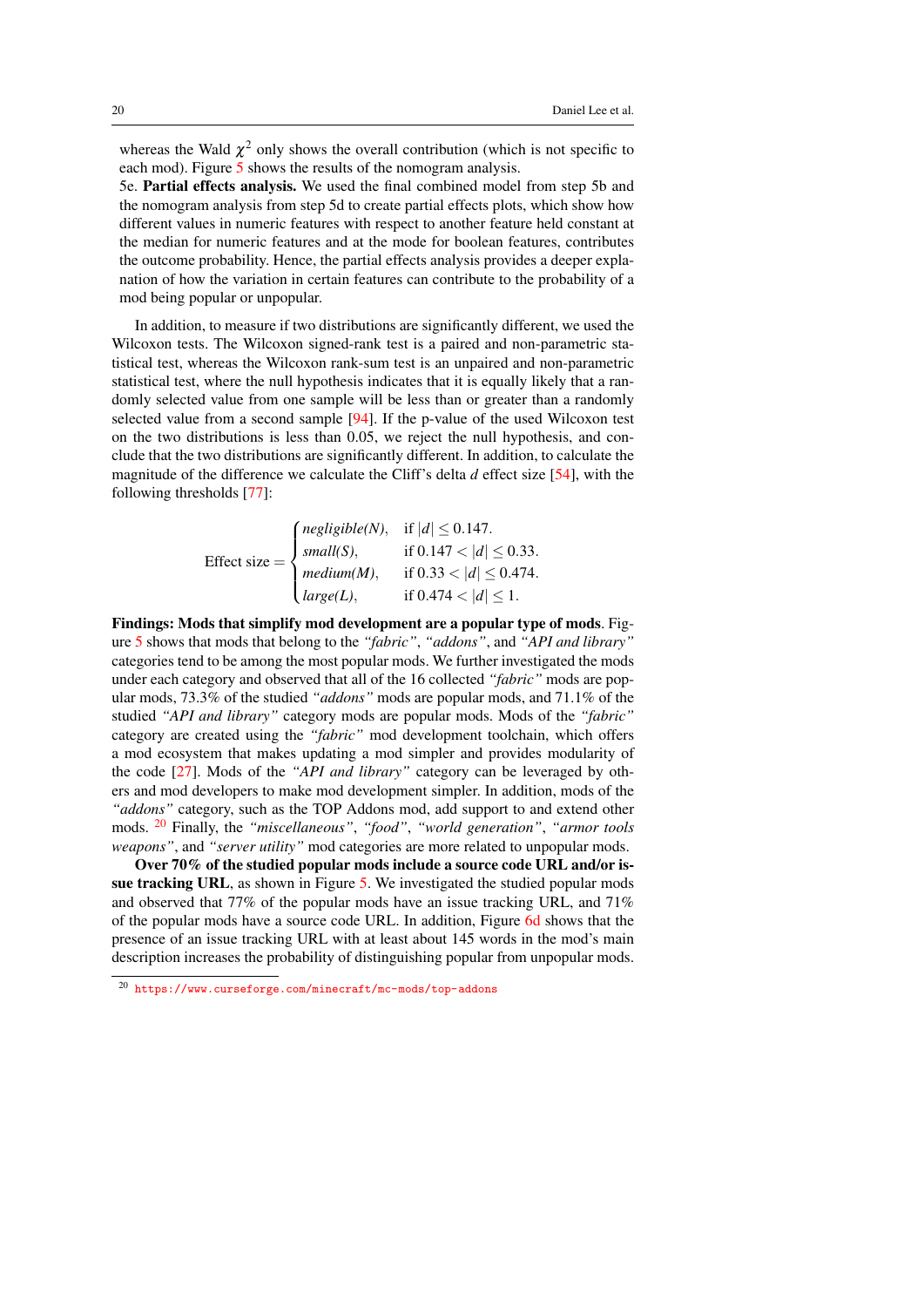<span id="page-20-0"></span>

Fig. 5: The nomogram visualizes the role of each feature in distinguishing a mod's popularity. The line against each feature in the figure, varies between the range of values for that given feature. The "*points*" line at the top of the figure, is used to calculate the magnitude of contribution that each feature has and "*Total Points*" at the bottom of the figure gives the total points generated by all the features for a given instance (i.e., for a given mod). For instance, if for a given mod, the feature "*is cat fabric*" has a value of 1, then it contributes 100 points. Finally, the line against "*Popularity*" shows the probability of a mod to be classified as a popular mod according to the total number of points (which is computed by summing up all the individual points contributed by each feature). For instance, if all the features for a given mod contribute a total of 260 points, then the probability of that mod to be classified as popular by our explanatory model is 99% and similarly, if the total points given by all the features for a particular mod is less than 110, then that mod will be classified as not popular. Also, the model used to generate this nomogram achieved a median AUC of 0.92 on 100 out-of-sample bootstrap iterations.

Furthermore, from Table [4,](#page-18-0) we observe that the community contribution dimension (which captures the presence/absence of source code URL and/or an issue tracking URL) has the highest explanatory power (34.4%) among all the other studied dimensions. Even though other individual features contribute towards characterizing the popularity of a mod, community contribution dimension as a whole is more important.

Popular mods have longer descriptions than unpopular mods. The descriptions of popular mods have a median of 161.5 words, whereas the descriptions of unpopular mods have a median of 75 words. The Wilcoxon rank-sum test confirms that the number of words in the description of popular mods and unpopular mods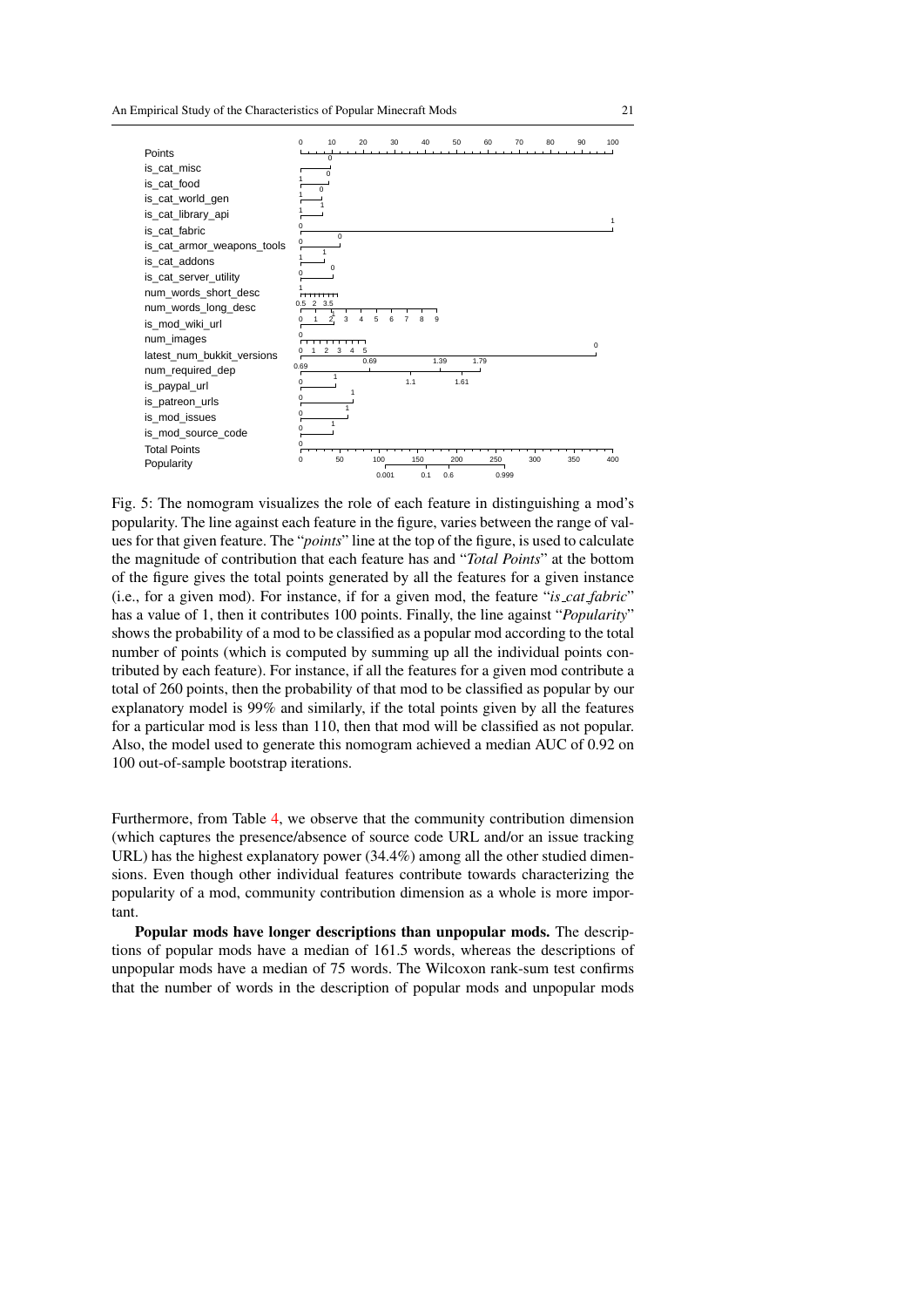<span id="page-21-1"></span>

<span id="page-21-3"></span>(a) Number of words in the long description w.r.t. a mod wiki URL.

<span id="page-21-2"></span>

(c) Number of images w.r.t. a mod wiki URL.

<span id="page-21-0"></span>(d) Number of words in the long description w.r.t. an issue tracking URL.

Fig. 6: The impact of features on the outcome probability when another feature is held constant (features are held constant at the median for numeric features and at the mode for boolean features). The grey area shows a confidence interval at 95%.

is statistically significantly different, with a medium Cliff's delta effect size. In Figure [6a,](#page-21-1) we held the mod wiki URL at a constant against the number of words in the description because if a mod developer is willing to provide external documentation, they could be more willing to make an effort into providing a richer description for the mod. Prior work [\[92\]](#page-30-2) showed that high-rated mobile apps had significantly longer app descriptions, which is consistent with our results.

In addition, Figure [5](#page-20-0) shows that popular mods have more images and a wiki URL. Therefore we posit that mod developers who make an effort to provide external documentation are likely to further explain how the mod works visually to users by presenting in-game screenshots, and Figure [6c](#page-21-2) confirms this observation. Prior work [\[92\]](#page-30-2) observed that the number of images is one of the top three influential factors in determining that a mobile app will be high-rated, which is consistent with the results of our study of mods. Finally, the number of words in the description, the number of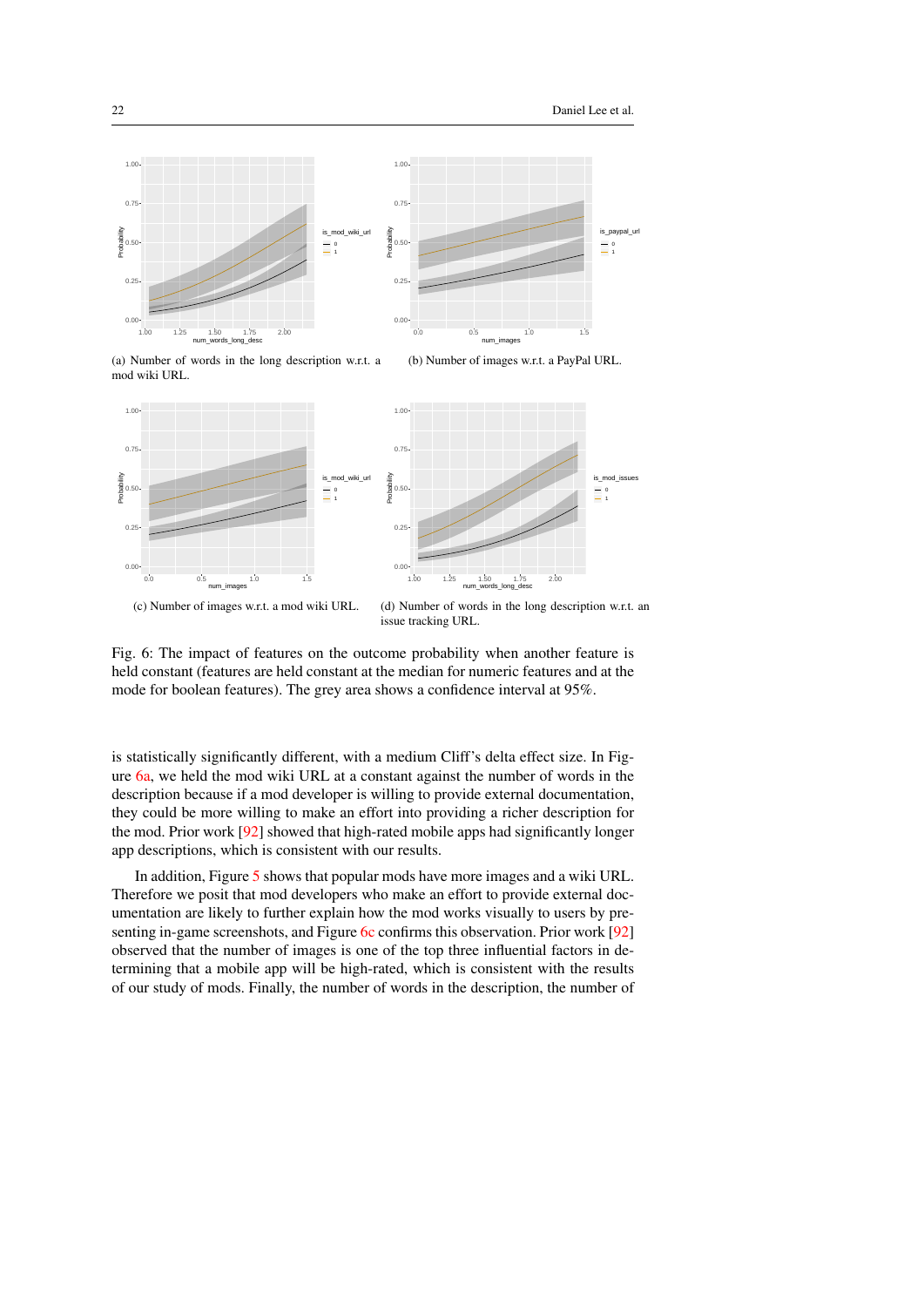images, and having a wiki URL are all features that are related to the mod documentation dimension, and all of them have a positive relationship with mod popularity.

Popular mods typically accepted donations and tended to be more active (i.e., they have more releases and comments). Figure [5](#page-20-0) and [6b](#page-21-3) show that popular mods often have a Paypal URL or Patreon URL. Mods with a PayPal URL have a median of 13 mod releases, whereas mods without a PayPal URL have a median of 2 mod releases; mods with a Patreon URL had a median of 21 mod releases, whereas mods without a Patreon URL had a median of 3 mod releases. The Wilcoxon rank-sum test confirms that the differences in the number of mod releases between mods with and without a PayPal URL or Patreon URL are both statistically significant, with a medium Cliff's delta effect size for a PayPal URL and a large Cliff's delta effect size for a Patreon URL. Furthermore, mods with a Patreon URL have a median of 25 comments per mod, while mods without a Patreon URL have a median of 1 comment per mod. The Wilcoxon rank-sum test confirms a statistically significant difference in the number of comments between mods with and without a Patreon URL, with a small Cliff's delta effect size.

In total, we observed that 88 mod developers advertise their Patreon URL on their mods' pages. We manually investigated the motivation of them accepting donations by looking at each of their Patreon profiles. 14% of these mod developers created a Patreon to support their living (e.g., pay bills), 32% of them created a Patreon for fun and did not expect profit, 32% of them created a Patreon to obtain motivation in continuously releasing new content (e.g., faster release of content), and 23% of them either closed or did not finish setting up their Patreon profile.

We further investigated the release frequency of mods (with more than 1 mod release) that are created by the 32% of mod developers who use Patreon for motivation to release new content. However, the Wilcoxon rank-sum test shows no statistically significant difference in the release frequency between mods that are created by mod developers that accept donations for motivation to mod (a median mod release frequency of every 6 days) and mods that are created by other mod developers (a median mod release frequency of 7 days). The Wilcoxon rank-sum test did show a statistically significant difference in the number of mod releases between mods that are created by mod developers that accept donations to mod (a median number of 23 mod releases) and mods that are created by other mod developers (a median number of 11 mod releases), with a medium Cliff's delta effect size. Hence, mod developers who accept donations as a motivation to create mods do produce a larger number of mods than other mod developers (though not necessarily more popular mods). However, their release frequency is similar to the mod developers who do not accept donations as a motivation.

Interestingly, *LexManos*<sup>[21](#page-22-0)</sup> received the most donations at \$2,157 per month. Lex-Manos is the creator and primary developer of the popular Minecraft Forge API [\[60\]](#page-28-15), which is a mod loader API that is required to run most Minecraft mods. However, other mod developers who have a valid Patreon URL only generate a median of \$4 per month.

<span id="page-22-0"></span><sup>21</sup> <https://www.patreon.com/lexmanos>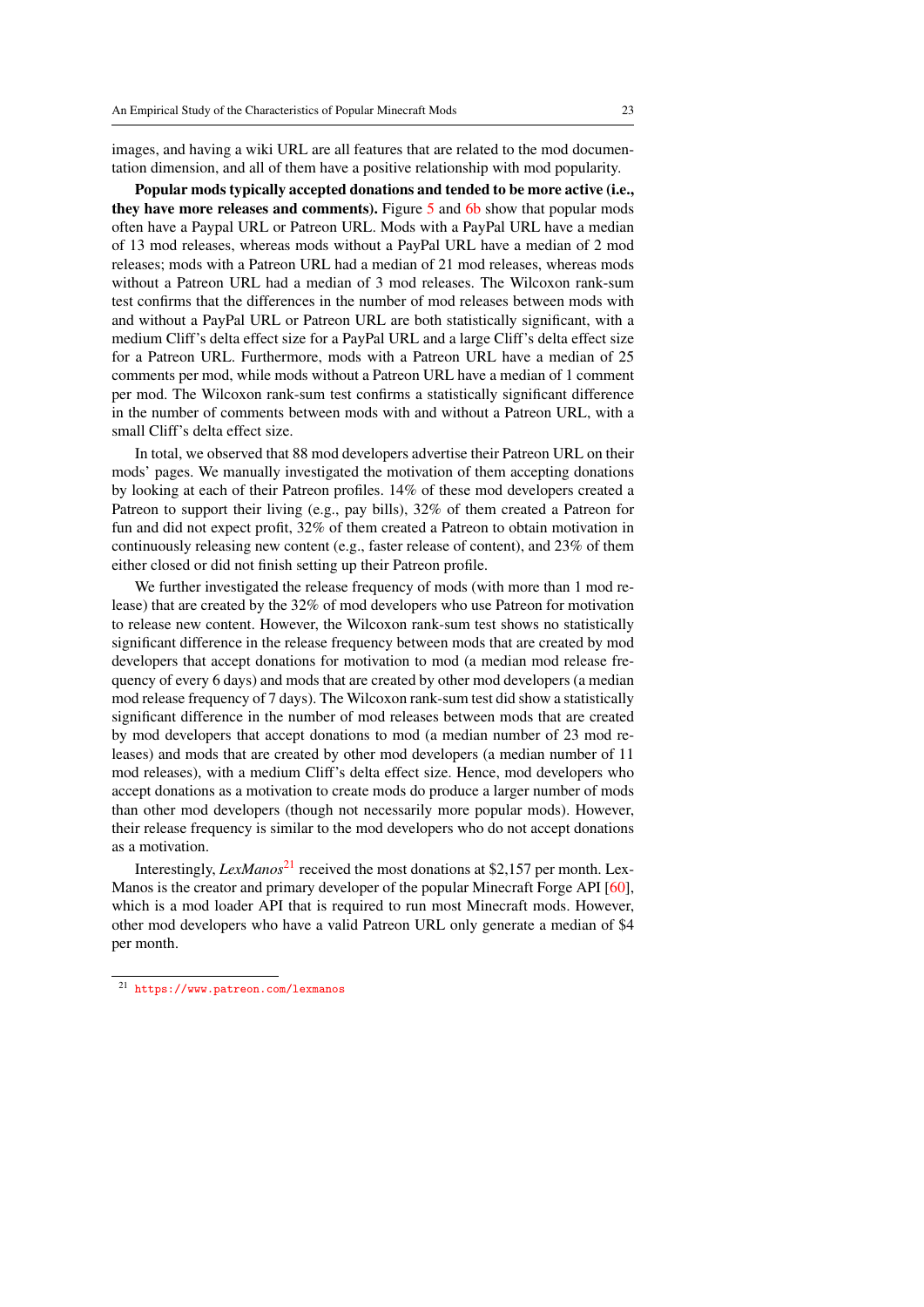<sup>1</sup>

✁

*18 of the 33 (54.5%) studied features have a role in distinguishing popular mods from unpopular ones. Popular mods tend to promote community contributions with a source code URL and an issue tracking URL, and have a richer mod description.*

## <span id="page-23-0"></span>6 Threats to Validity

This section outlines the threats to the validity of our findings.

## 6.1 Internal Validity

A threat to the internal validity of our study is that we only studied the top and bottom 20% of the mods (based on their number of downloads). However, the top and bottom 20% of the mods ensures that there is a clear distinction between popular and unpopular mods, as mods having close to the median number of total downloads can belong to either one. Such approach is also used in prior study [\[92\]](#page-30-2).

Another threat to the internal validity of our study is that we only focused on the mods that were created between 2014 and 2016. However, such restriction is necessary to reduce the bias introduced by the extreme short or long lifetime of a mod.

An additional internal threat to validity is that we do not cover all the possible features that are related to mods. However, we conduct a first study to understand the characteristics of popular and unpopular mods specific to a particular game (Minecraft) and we encourage future work to explore additional features and dimensions. For example, Minecraft has been used as a sandbox for a plethora of activities, for example, in the education sector. Therefore, the educational value of a mod might potentially be an important confounder in determining the popularity of a mod in addition to the features that we observe in our study. We suggest that future studies investigate how the other latent functional and educational aspects of Minecraft modding affect its popularity using statistical procedures that are similar to the ones that are outlined in our study.

Finally, it is important to realize that mod developers of the CurseForge mod distribution platform could at anytime change the name of their mod, remove mod developers or delete the mod. As a result, some older mods or mod developers may not exist at the time of our data collection. Future studies should investigate the life cycle of mods and mod developers on the CurseForge mod distribution platform.

## 6.2 External Validity

A threat to the external validity of our study is that we only studied mods from the CurseForge mod distribution platform. However, the CurseForge mod distribution platform has the largest number of mods out of other mod distribution platforms, as shown in Section [2.](#page-2-0) Furthermore, we clearly document the data collection and the

✄

 $\overline{a}$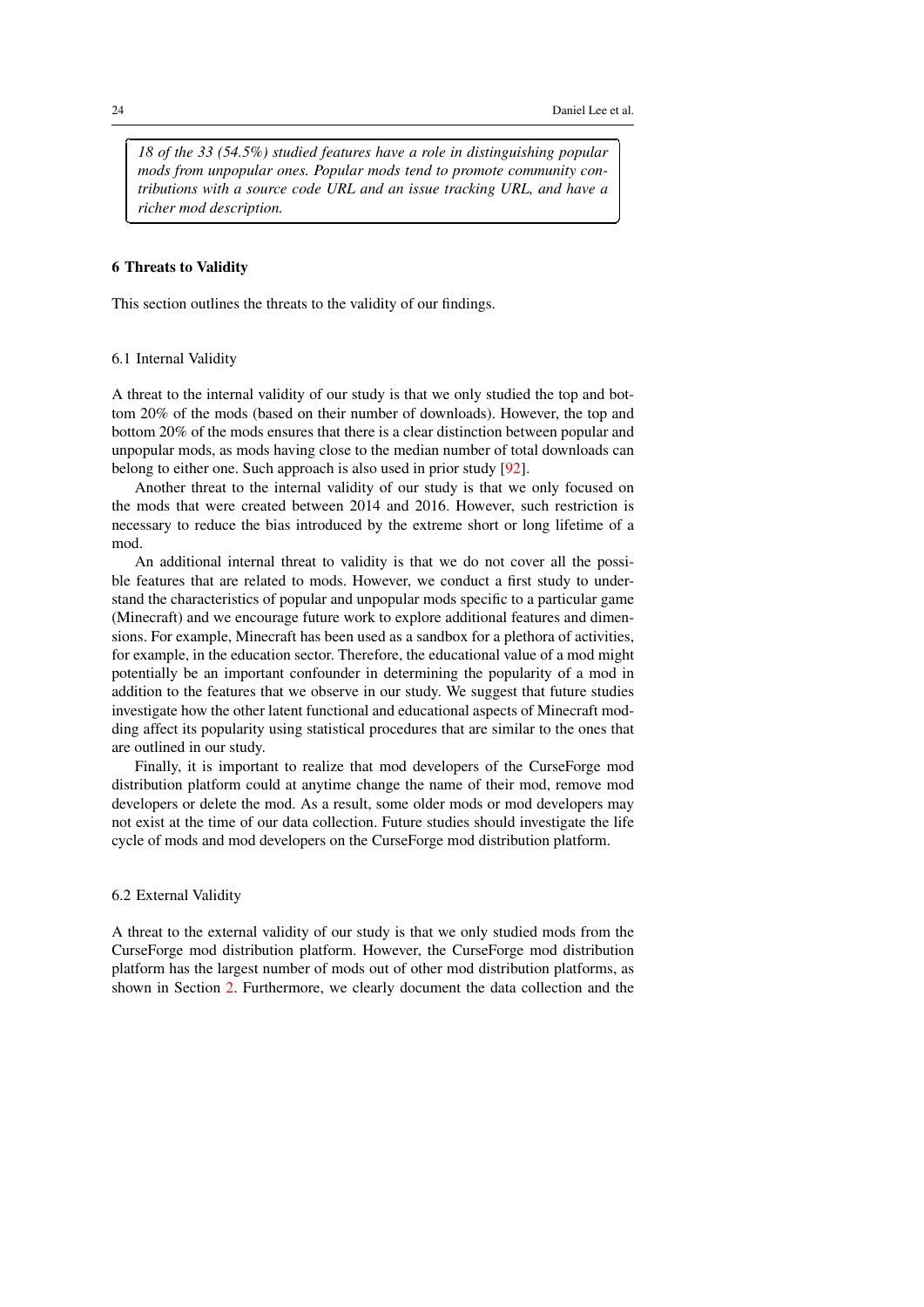statistical approach that we use to arrive at the characteristics of popular game mods in the CurseForge platform. Therefore, our approach could be replicated by other future studies that seek to investigate the characteristics of popular and unpopular mods across different mod distribution platforms (such as the Nexus mods platform). Another threat to the external validity of our study is that we only studied mods for the Minecraft game. Although the Minecraft game is one of the best selling games in 2019, and hosts one of most active and largest modding communities, our results may or may not generalize across mods developed for a different game. Therefore, future studies should use our outlined approach compare our results with mods of different games.

# <span id="page-24-0"></span>7 Conclusion

An active modding community not only helps game developers meet the growing and changing needs of their gamer base, but also leads to a better overall gaming experience. In this paper, we studied the characteristics of popular mods with a large number of downloads by analyzing 2,228 Minecraft mods from the CurseForge mod distribution platform, along 5 dimensions of characteristics for a mod: mod category, mod documentation, environmental context of the mod, remuneration for the mod, and community contribution for the mod. We firstly verified that the studied dimensions have significant explanatory power in distinguishing popular from unpopular mods. Then, we investigated the contribution of each of the 33 features across these 5 dimensions of mod characteristics on the popularity of a mod. The most important findings of our paper are:

- 1. The community contribution for the mod dimension has the strongest explanatory power of the popularity of mods. Popular mods tend to promote community contribution with a source code URL and an issue tracking URL.
- 2. Simplifying the mod development is positively correlated with mod popularity.
- 3. Popular mods tend to have a high quality description.

Based on our findings, we suggest future work to further investigate the impact of the features that distinguish popular mods, to eventually come with recommendations that assist mod developers in improving the popularity of their mods.

## References

- <span id="page-24-1"></span>1. Ahmed F, Zia M, Mahmood H, Al Kobaisi S (2017) Open source computer game application: An empirical analysis of quality concerns. Entertainment Computing 21:1–10
- <span id="page-24-2"></span>2. Ahn S, Kang J, Park S (2017) What makes the difference between popular games and unpopular games? analysis of online game reviews from steam platform using word2vec and bass model. ICIC Express Letters pp 1729–1737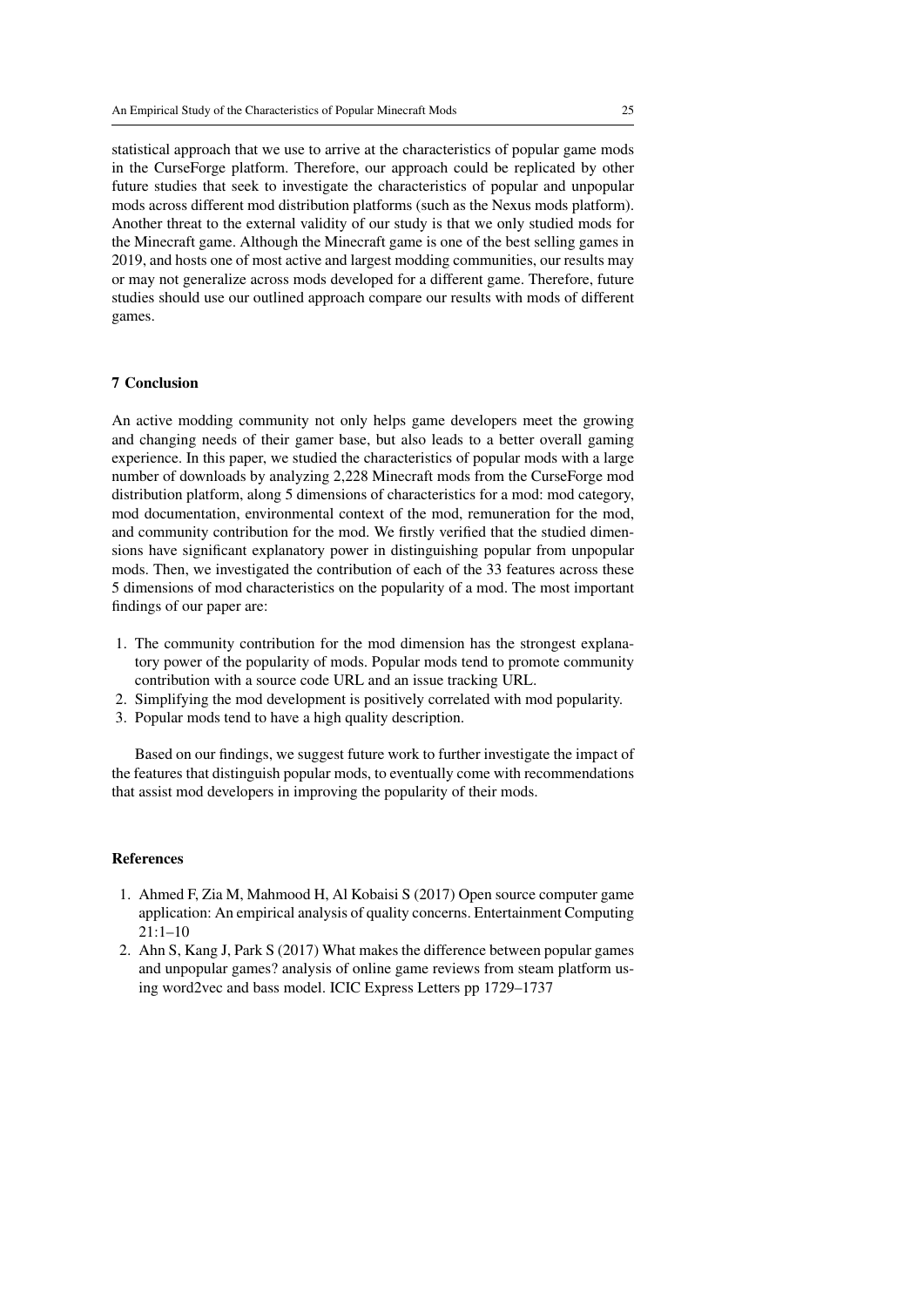- <span id="page-25-5"></span>3. Al-Washmi R, Bana J, Knight I, Benson E, Kerr OAA, Blanchfield P, Hopkins G (2014) Design of a math learning game using a Minecraft mod. In: European Conference on Games Based Learning, Academic Conferences International Limited, vol 1, p 10
- <span id="page-25-4"></span>4. Ampatzoglou A, Stamelos I (2010) Software engineering research for computer games: A systematic review. Information and Software Technology 52(9):888– 901
- <span id="page-25-1"></span>5. Arakji RY, Lang KR (2007) Digital consumer networks and producer-consumer collaboration: Innovation and product development in the video game industry. Journal of Management Information Systems 24(2):195–219
- <span id="page-25-8"></span>6. Balogh G, Beszédes  $\acute{A}$  (2013) CodeMetrpolis–A Minecraft based collaboration tool for developers. In: 2013 First IEEE Working Conference on Software Visualization (VISSOFT), IEEE, pp 1–4
- <span id="page-25-11"></span>7. Bavota G, Linares-Vasquez M, Bernal-Cardenas CE, Di Penta M, Oliveto R, Poshyvanyk D (2014) The impact of api change-and fault-proneness on the user ratings of android apps. IEEE Transactions on Software Engineering 41(4):384– 407
- <span id="page-25-6"></span>8. Bayliss JD (2012) Teaching game AI through Minecraft mods. In: International Games Innovation Conference, IEEE, pp 1–4
- <span id="page-25-7"></span>9. Bebbington S (2014) A case study of the use of the game Minecraft and its affinity spaces for information literacy development in teen gamers. PhD thesis, Universite d'Ottawa/University of Ottawa ´
- <span id="page-25-3"></span>10. Bécares JH, Valero LC, Martín PPG (2017) An approach to automated videogame beta testing. Entertainment Computing 18:79–92
- <span id="page-25-2"></span>11. Beggs B (2012) Minecraft, it's a mod, mod, modder's world: Computer game modifications as civic discourse. Reconstruction: Studies in Contemporary Culture 12(2)
- <span id="page-25-12"></span>12. Blackburn J, Kourtellis N, Skvoretz J, Ripeanu M, Iamnitchi A (2014) Cheating in online games: A social network perspective. ACM Transactions on Internet Technology (TOIT) 13(3):9
- <span id="page-25-0"></span>13. Blake, Vikki (2019) Minecraft might be the biggest-selling video game of all time now. [https://www.eurogamer.net/articles/](https://www.eurogamer.net/articles/2019-05-19-minecraft-might-be-the-biggest-selling-video-game-of-all-time-now) [2019-05-19-minecraft-might-be-the-biggest-selling-video-game-of-all-time-now](https://www.eurogamer.net/articles/2019-05-19-minecraft-might-be-the-biggest-selling-video-game-of-all-time-now), (last visited: July 11, 2019)
- <span id="page-25-9"></span>14. Blincoe K, Sheoran J, Goggins S, Petakovic E, Damian D (2016) Understanding the popular users: Following, affiliation influence and leadership on github. Information and Software Technology 70:30–39
- 15. Borges H, Valente MT (2018) Whats in a github star? understanding repository starring practices in a social coding platform. Journal of Systems and Software 146:112–129
- 16. Borges H, Hora A, Valente MT (2016) Predicting the popularity of github repositories. In: Proceedings of the The 12th International Conference on Predictive Models and Data Analytics in Software Engineering, pp 1–10
- <span id="page-25-10"></span>17. Borges H, Hora A, Valente MT (2016) Understanding the factors that impact the popularity of github repositories. In: 2016 IEEE International Conference on Software Maintenance and Evolution (ICSME), IEEE, pp 334–344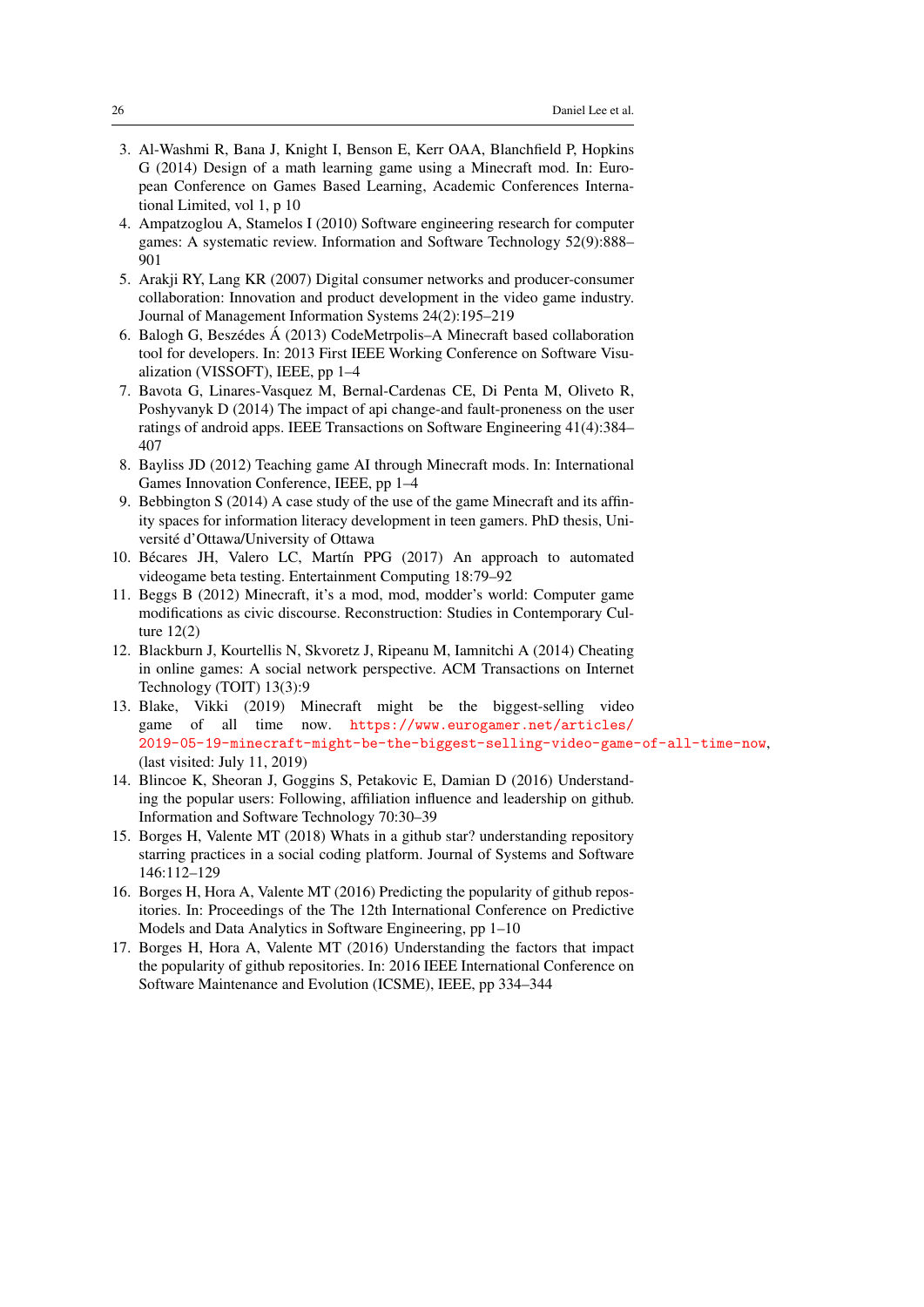- <span id="page-26-7"></span>18. Brand J, Kinash S (2013) Crafting minds in Minecraft. Education Technology Solutions 55:56–58
- <span id="page-26-11"></span>19. Canossa A, Martinez JB, Togelius J (2013) Give me a reason to dig Minecraft and psychology of motivation. In: 2013 IEEE Conference on Computational Inteligence in Games (CIG), IEEE, pp 1–8
- <span id="page-26-14"></span>20. Cheung GK, Zimmermann T, Nagappan N (2014) The first hour experience: how the initial play can engage (or lose) new players. In: First ACM SIGCHI Annual Symposium on Computer-Human Interaction in Play, ACM, pp 57–66
- <span id="page-26-12"></span>21. Chia PH, Yamamoto Y, Asokan N (2012) Is this app safe? a large scale study on application permissions and risk signals. In: Proceedings of the 21st international conference on World Wide Web, pp 311–320
- <span id="page-26-16"></span>22. Chun FKH, Karakiewicz PI, Briganti A, Walz J, Kattan MW, Huland H, Graefen M (2007) A critical appraisal of logistic regression-based nomograms, artificial neural networks, classification and regression-tree models, look-up tables and risk-group stratification models for prostate cancer. BJU international 99(4):794– 800
- <span id="page-26-3"></span>23. CurseForge (2006) CurseForge. <https://minecraft.curseforge.com/>, (last visited: March 12, 2019)
- <span id="page-26-4"></span>24. Dey T, Massengill JL, Mockus A (2016) Analysis of popularity of game mods: A case study. In: Annual Symposium on Computer-Human Interaction in Play Companion Extended Abstracts, ACM, pp 133–139
- <span id="page-26-8"></span>25. Duncan SC (2011) Minecraft, beyond construction and survival. Well Played: a journal on video games, value and meaning 1(1):1–22
- <span id="page-26-9"></span>26. Ekaputra G, Lim C, Eng KI (2013) Minecraft: A game as an education and scientific learning tool. Information Systems International Conference (ISICO)
- <span id="page-26-17"></span>27. Fabric development team (2018) Fabric Announcement. [http://fabricmc.](http://fabricmc.net/2018/12/10/announcement.html) [net/2018/12/10/announcement.html](http://fabricmc.net/2018/12/10/announcement.html), (last visited: August 30, 2019)
- <span id="page-26-1"></span>28. Finley, Klint (2014) New Minecraft Mod Teaches you Code as you Play. [https:](https://www.wired.com/2014/08/learntomod/) [//www.wired.com/2014/08/learntomod/](https://www.wired.com/2014/08/learntomod/), (last visited: July 11, 2019)
- <span id="page-26-15"></span>29. Fox J, Monette G (2002) An R and S-Plus companion to applied regression. Sage
- <span id="page-26-2"></span>30. Geere D, Copeland W (2019) The best Minecraft mods. [https://www.](https://www.pcgamer.com/best-minecraft-mods/) [pcgamer.com/best-minecraft-mods/](https://www.pcgamer.com/best-minecraft-mods/), (last visited: July 11, 2019)
- <span id="page-26-5"></span>31. Graham TN, Roberts W (2006) Toward quality-driven development of 3D computer games. In: International Workshop on Design, Specification, and Verification of Interactive Systems, Springer, pp 248–261
- <span id="page-26-6"></span>32. Guana V, Stroulia E, Nguyen V (2015) Building a game engine: A tale of modern model-driven engineering. In: IEEE/ACM 4th International Workshop on Games and Software Engineering, IEEE, pp 15–21
- <span id="page-26-13"></span>33. Guerrouj L, Azad S, Rigby PC (2015) The influence of app churn on app success and stackoverflow discussions. In: 2015 IEEE 22nd International Conference on Software Analysis, Evolution, and Reengineering (SANER), IEEE, pp 321–330
- <span id="page-26-0"></span>34. Hackman E, Bjorkqvist U (2014) Modders of Skyrim: Motivations and Modifi- ¨ cations: A qualitative study of what motivations and modifications the modders of Elder Scrolls: Skyrim exhibit. Master's thesis, Södertörn University
- <span id="page-26-10"></span>35. Hanghøj T, Hautopp H, Jessen C, Denning RC (2014) Redesigning and reframing educational scenarios for Minecraft within mother tongue education. In: Eu-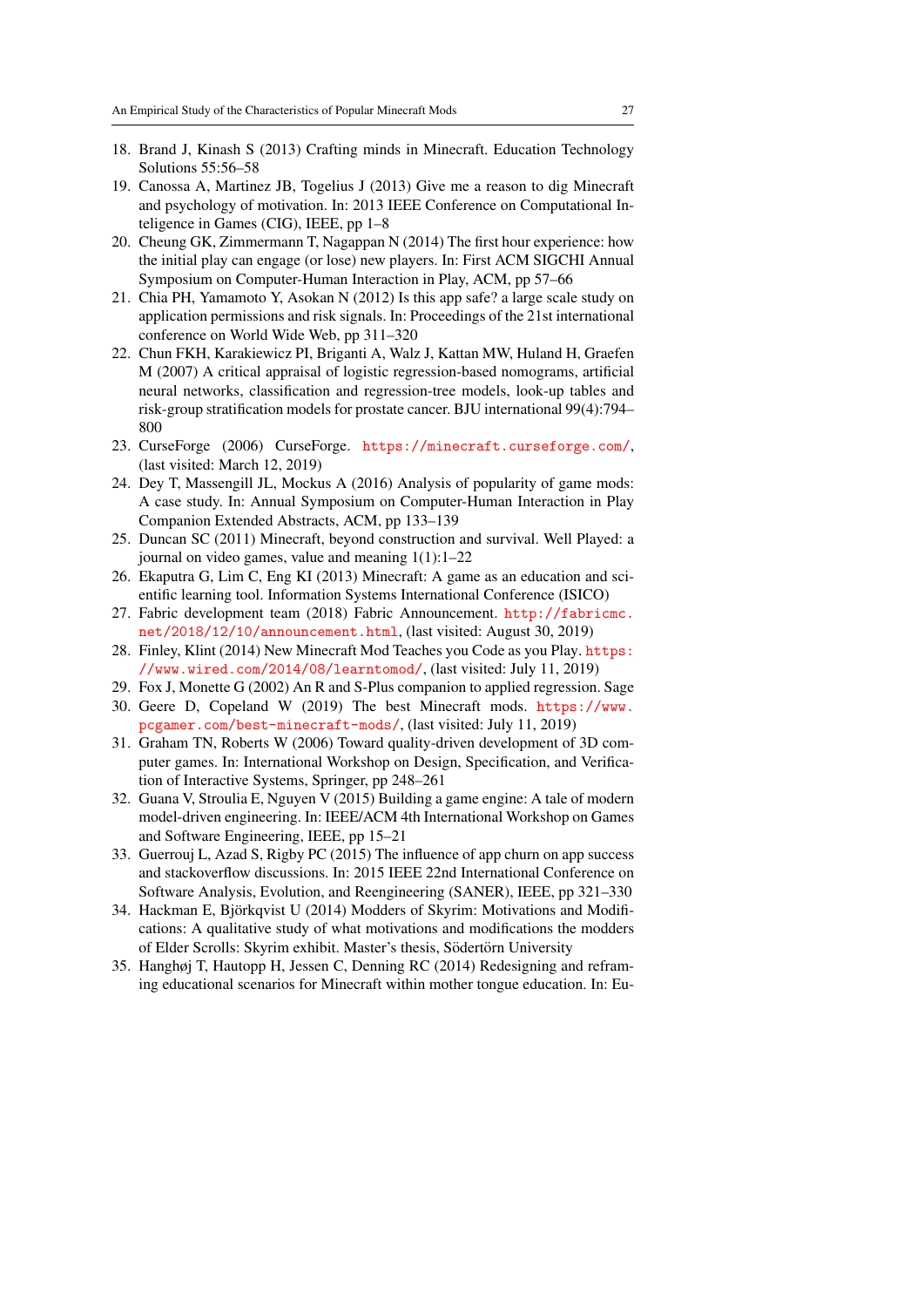ropean Conference on Games Based Learning, Academic Conferences International Limited, vol 1, p 182

- <span id="page-27-11"></span>36. Harman M, Jia Y, Zhang Y (2012) App store mining and analysis: Msr for app stores. In: 2012 9th IEEE working conference on mining software repositories (MSR), IEEE, pp 108–111
- <span id="page-27-14"></span>37. Harrell Jr FE (2001) Lecture Notes in Biostatistical Modeling. URL: [http://](http://biostat.mc.vanderbilt.edu/wiki/pub/Main/BioMod/notes.pdf) [biostat.mc.vanderbilt.edu/wiki/pub/Main/BioMod/notes.pdf](http://biostat.mc.vanderbilt.edu/wiki/pub/Main/BioMod/notes.pdf). Last visited: September 2, 2019
- <span id="page-27-12"></span>38. Harrell Jr FE, Slaughter JC (2001) Introduction to Biostatistics for Biomedical Research. URL: <http://hbiostat.org/doc/bbr.pdf>. Last visited: September 2, 2019
- <span id="page-27-13"></span>39. Harrell Jr FE, Lee KL, Califf RM, Pryor DB, Rosati RA (1984) Regression modelling strategies for improved prognostic prediction. Statistics in medicine 3(2):143–152
- <span id="page-27-1"></span>40. Jeppesen LB (2004) Profiting from innovative user communities: How firms organize the production of user modifications in the computer games industry. Tech. rep., Department of Industrial Economics and Strategy, Copenhagen Business School
- <span id="page-27-8"></span>41. Kalliamvakou E, Gousios G, Blincoe K, Singer L, German DM, Damian D (2014) The promises and perils of mining github. In: Proceedings of the 11th working conference on mining software repositories, pp 92–101
- <span id="page-27-4"></span>42. Köhler B, Haladjian J, Simeonova B, Ismailović  $D(2012)$  Feedback in low vs. high fidelity visuals for game prototypes. In: Second International Workshop on Games and Software Engineering: Realizing User Engagement with Game Engineering Techniques, IEEE, pp 42–47
- <span id="page-27-3"></span>43. Lane HC, Yi S, Guerrero B, Comins NF (2017) Minecraft as a sandbox for stem interest development: Preliminary results. In: 25th International Conference on Computers in Education Proceedings
- <span id="page-27-2"></span>44. Leavitt A (2013) The source of open-source culture: Participation in the production of an open media artifact, minecraft. AoIR Selected Papers of Internet Research 3
- <span id="page-27-0"></span>45. Lee D, Lin D, Bezemer CP, Hassan AE (2018) Building the perfect game - an empirical study of game modifications. Empirical Software Engineering Under review:1–23
- <span id="page-27-7"></span>46. Lenig S, Caporusso N (2018) Minecrafting virtual education. In: International Conference on Applied Human Factors and Ergonomics, Springer, pp 275–282
- <span id="page-27-6"></span>47. Lewis C, Whitehead J (2011) The whats and the whys of games and software engineering. In: 1st International Workshop on Games and Software Engineering, ACM, pp 1–4
- <span id="page-27-5"></span>48. Lewis C, Whitehead J, Wardrip-Fruin N (2010) What went wrong: a taxonomy of video game bugs. In: Fifth International Conference on the Foundations of Digital Games, ACM, pp 108–115
- <span id="page-27-9"></span>49. Lin D, Bezemer CP, Hassan AE (2017) Studying the urgent updates of popular games on the Steam platform. Empirical Software Engineering 22(4):2095–2126
- <span id="page-27-10"></span>50. Lin D, Bezemer CP, Hassan AE (2018) An empirical study of early access games on the Steam platform. Empirical Software Engineering 23(2):771–799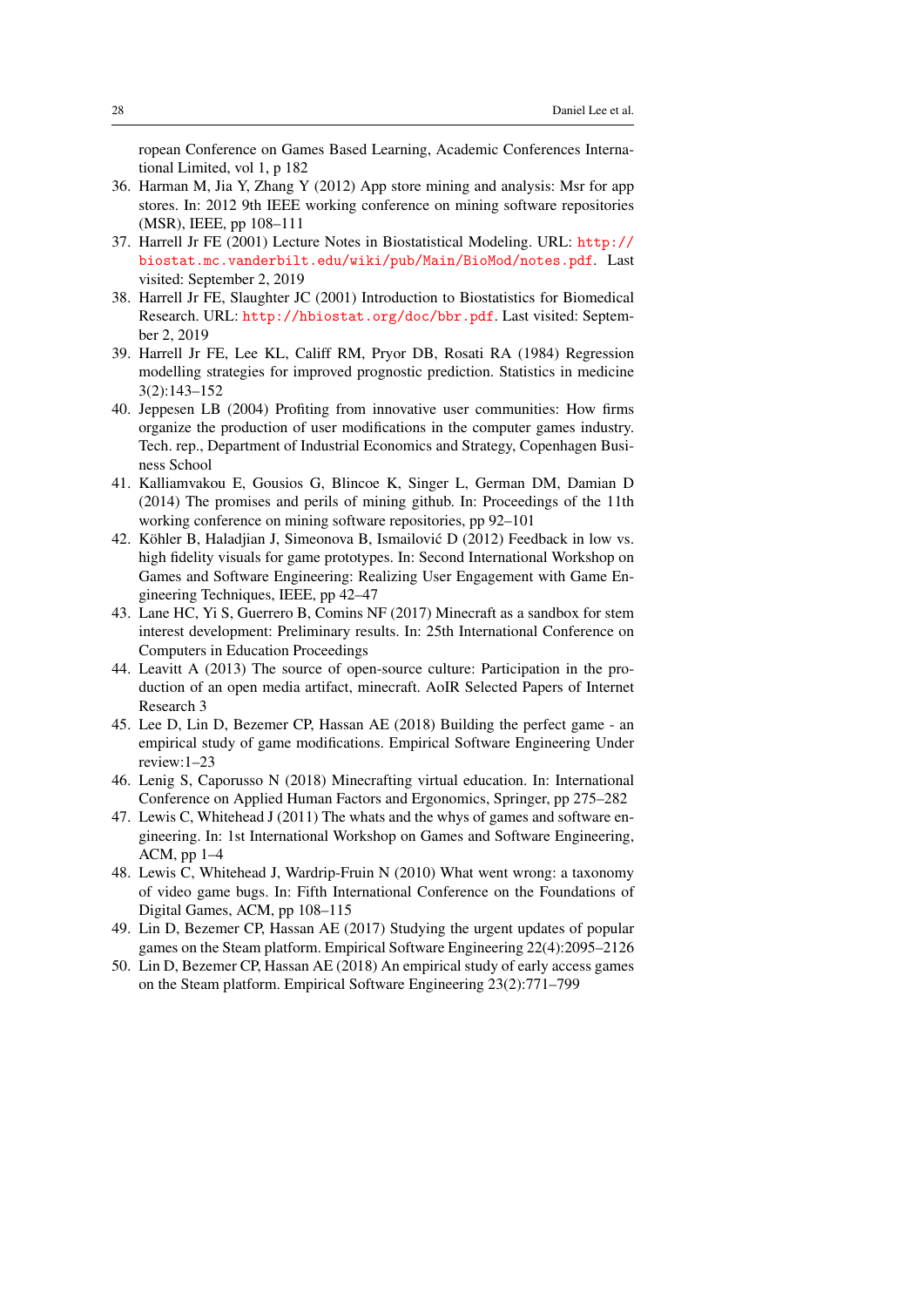- <span id="page-28-4"></span>51. Lin D, Bezemer CP, Hassan AE (2019) Identifying gameplay videos that exhibit bugs in computer games. Empirical Software Engineering 24(115):1573–7616
- <span id="page-28-8"></span>52. Lin D, Bezemer CP, Zou Y, Hassan AE (2019) An empirical study of game reviews on the Steam platform. Empirical Software Engineering 24(1):170–207
- <span id="page-28-7"></span>53. Linares-Vásquez M, Bavota G, Bernal-Cárdenas C, Di Penta M, Oliveto R, Poshyvanyk D (2013) Api change and fault proneness: a threat to the success of android apps. In: Proceedings of the 2013 9th joint meeting on foundations of software engineering, pp 477–487
- <span id="page-28-14"></span>54. Long JD, Feng D, Cliff N (2003) Ordinal analysis of behavioral data. Handbook of psychology pp 635–661
- <span id="page-28-12"></span>55. McIntosh S, Kamei Y, Adams B, Hassan AE (2016) An empirical study of the impact of modern code review practices on software quality. Empirical Software Engineering 21(5):2146–2189
- <span id="page-28-13"></span>56. Midi H, Sarkar SK, Rana S (2010) Collinearity diagnostics of binary logistic regression model. Journal of Interdisciplinary Mathematics 13(3):253–267
- <span id="page-28-0"></span>57. Mills, Aaron (2015) A Brief History of Minecraft Modding. [https://hub.](https://hub.packtpub.com/brief-history-minecraft-modding/) [packtpub.com/brief-history-minecraft-modding/](https://hub.packtpub.com/brief-history-minecraft-modding/), (last visited: July 11, 2019)
- <span id="page-28-1"></span>58. Mojang (2019) What is Minecraft? [https://www.minecraft.net/en-us/](https://www.minecraft.net/en-us/what-is-minecraft/) [what-is-minecraft/](https://www.minecraft.net/en-us/what-is-minecraft/), (last visited: July 11, 2019)
- <span id="page-28-11"></span>59. Molnar C (2018) Interpretable machine learning. A Guide for Making Black Box Models Explainable 7, URL [https://christophm.github.io/](https://christophm.github.io/interpretable-ml-book/) [interpretable-ml-book/](https://christophm.github.io/interpretable-ml-book/)
- <span id="page-28-15"></span>60. Morrison A (2014) How To Make Minecraft A Survival Game. [https://www.](https://www.rockpapershotgun.com/2014/10/24/minecraft-survival-mods/) [rockpapershotgun.com/2014/10/24/minecraft-survival-mods/](https://www.rockpapershotgun.com/2014/10/24/minecraft-survival-mods/), (last visited: March 12, 2019)
- <span id="page-28-6"></span>61. Muller S, Kapadia M, Frey S, Klinger S, Mann RP, Solenthaler B, Sumner RW, ¨ Gross M (2015) Statistical analysis of player behavior in Minecraft. In: Proceedings of the 10th International Conference on the Foundations of Digital Games, Society for the Advancement of the Science of Digital Games
- <span id="page-28-9"></span>62. Murphy-Hill E, Zimmermann T, Nagappan N (2014) Cowboys, ankle sprains, and keepers of quality: How is video game development different from software development? In: 36th International Conference on Software Engineering, ACM, New York, NY, USA, pp 1–11
- <span id="page-28-10"></span>63. Nagappan M, Shihab E (2016) Future trends in software engineering research for mobile apps. In: 2016 IEEE 23rd International Conference on Software Analysis, Evolution, and Reengineering (SANER), IEEE, vol 5, pp 21–32
- <span id="page-28-5"></span>64. Nebel S, Schneider S, Rey GD (2016) Mining learning and crafting scientific experiments: A literature review on the use of minecraft in education and research. Journal of Educational Technology & Society 19(2):355–366
- <span id="page-28-3"></span>65. Nguyen J (2016) Minecraft and the building blocks of creative individuality. Configurations 24(4):471–500
- <span id="page-28-2"></span>66. Nieborg DB, Van der Graaf S (2008) The mod industries? the industrial logic of non-market game production. European Journal of Cultural Studies 11(2):177– 195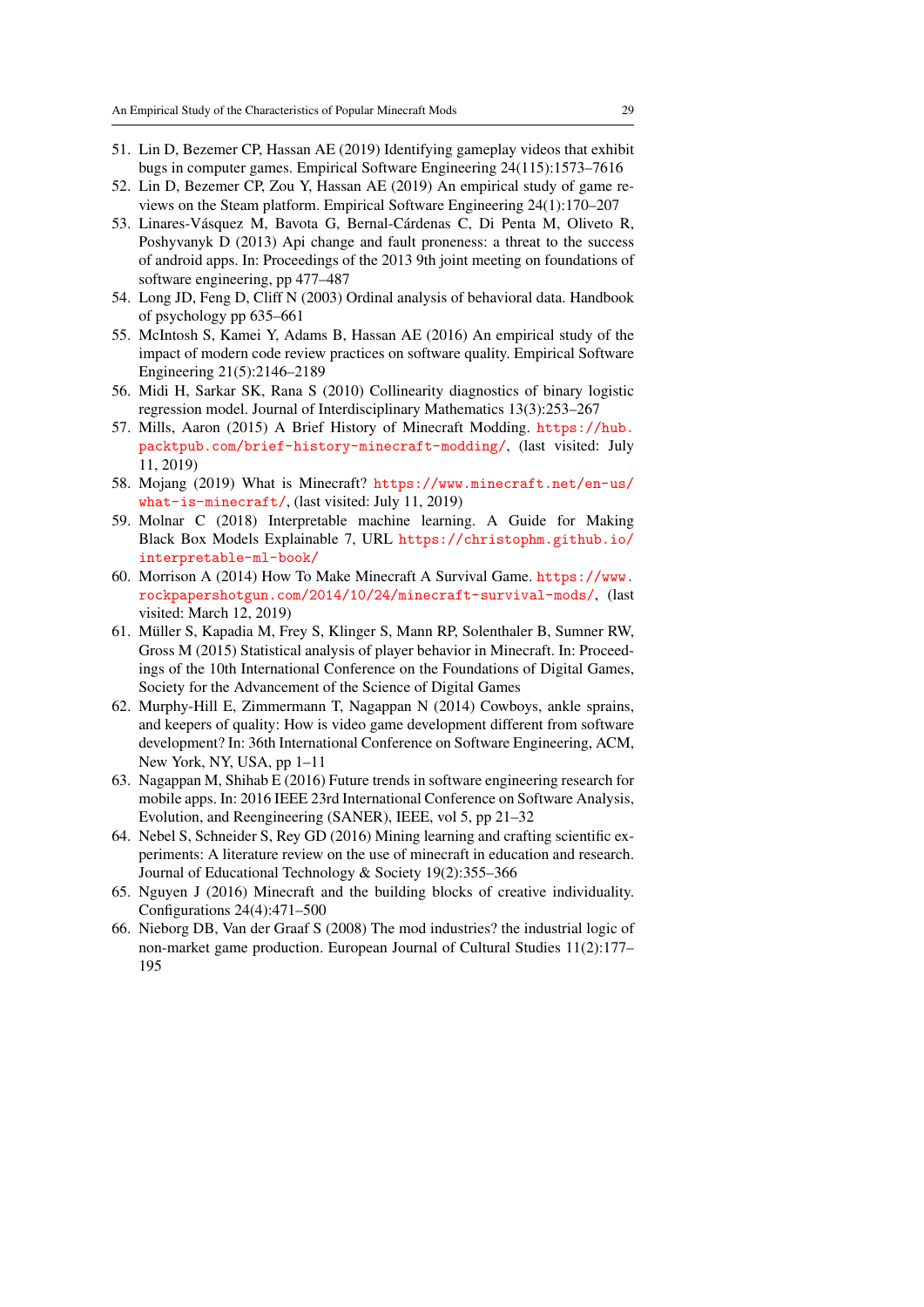- <span id="page-29-3"></span>67. O'Brien, Chris (2013) How Minecraft became one of the biggest video games in history. [https://www.latimes.com/business/](https://www.latimes.com/business/la-xpm-2013-sep-03-la-fi-tn-how-minecraft-video-games-20130822-story.html) [la-xpm-2013-sep-03-la-fi-tn-how-minecraft-video-games-2013082](https://www.latimes.com/business/la-xpm-2013-sep-03-la-fi-tn-how-minecraft-video-games-20130822-story.html)2-story. [html](https://www.latimes.com/business/la-xpm-2013-sep-03-la-fi-tn-how-minecraft-video-games-20130822-story.html), (last visited: July 11, 2019)
- <span id="page-29-4"></span>68. Pascarella L, Palomba F, Di Penta M, Bacchelli A (2018) How is video game development different from software development in open source? In: 2018 IEEE/ACM 15th International Conference on Mining Software Repositories (MSR), pp 392–402
- 69. Petrillo F, Pimenta M, Trindade F, Dietrich C (2008) Houston, we have a problem... a survey of actual problems in computer games development. In: Proceedings of the 2008 ACM symposium on Applied computing, pp 707–711
- <span id="page-29-10"></span>70. Petrillo F, Pimenta M, Trindade F, Dietrich C (2009) What went wrong? a survey of problems in game development. Computers in Entertainment (CIE) 7(1):1–22
- <span id="page-29-7"></span>71. Petrov A (2014) Using Minecraft in education: A qualitative study on benefits and challenges of Game-Based Education. Unpublished masters thesis, University of Toronto, Ontario, Canada URL [https://tspace.library.utoronto.](https://tspace.library.utoronto.ca/bitstream/1807/67048/1/Petrov_Anton_201406_MT_MTRP.pdf) [ca/bitstream/1807/67048/1/Petrov\\_Anton\\_201406\\_MT\\_MTRP.pdf](https://tspace.library.utoronto.ca/bitstream/1807/67048/1/Petrov_Anton_201406_MT_MTRP.pdf)
- <span id="page-29-0"></span>72. Phillips T (2018) The human cost of Red Dead Redemption 2. [https://www.eurogamer.net/articles/](https://www.eurogamer.net/articles/2018-10-25-the-human-cost-of-red-dead-redemption-2) [2018-10-25-the-human-cost-of-red-dead-redemption-2](https://www.eurogamer.net/articles/2018-10-25-the-human-cost-of-red-dead-redemption-2), (last visited: March 12, 2019)
- <span id="page-29-5"></span>73. Politowski C, Fontoura L, Petrillo F, Guéhéneuc YG (2016) Are the old days gone?: A survey on actual software engineering processes in video game industry. In: 5th International Workshop on Games and Software Engineering, ACM, pp 22–28
- <span id="page-29-2"></span>74. Poretski L, Arazy O (2017) Placing value on community co-creations: A study of a video game 'modding' community. In: ACM Conference on Computer Supported Cooperative Work and Social Computing, ACM, pp 480–491
- <span id="page-29-11"></span>75. Postigo H (2007) Of mods and modders: Chasing down the value of fan-based digital game modifications. Games and Culture 2(4):300–313
- <span id="page-29-8"></span>76. Quiring T (2015) From voxel vistas: Place-making in minecraft. Journal for virtual worlds research 8(1)
- <span id="page-29-13"></span>77. Romano J, Kromrey JD, Coraggio J, Skowronek J, Devine L (2006) Exploring methods for evaluating group differences on the nsse and other surveys: Are the t-test and cohensd indices the most appropriate choices. In: Annual Meeting of the Southern Association for Institutional Research, Citeseer
- <span id="page-29-12"></span>78. Ruiz A, Villa N (2008) Storms prediction: Logistic regression vs random forest for unbalanced data. arXiv preprint arXiv:08040650
- <span id="page-29-9"></span>79. Saito D, Takebayashi A, Yamaura T (2014) Minecraft-based preparatory training for software development project. In: 2014 IEEE International Professional Communication Conference (IPCC), IEEE, pp 1–9
- <span id="page-29-6"></span>80. Scacchi W, Cooper KM (2015) Research challenges at the intersection of computer games and software engineering. In: Conference on Foundations of Digital Games
- <span id="page-29-1"></span>81. Scott R (2007) Nexus Mods. <https://www.nexusmods.com/>, (last visited: August 30, 2019)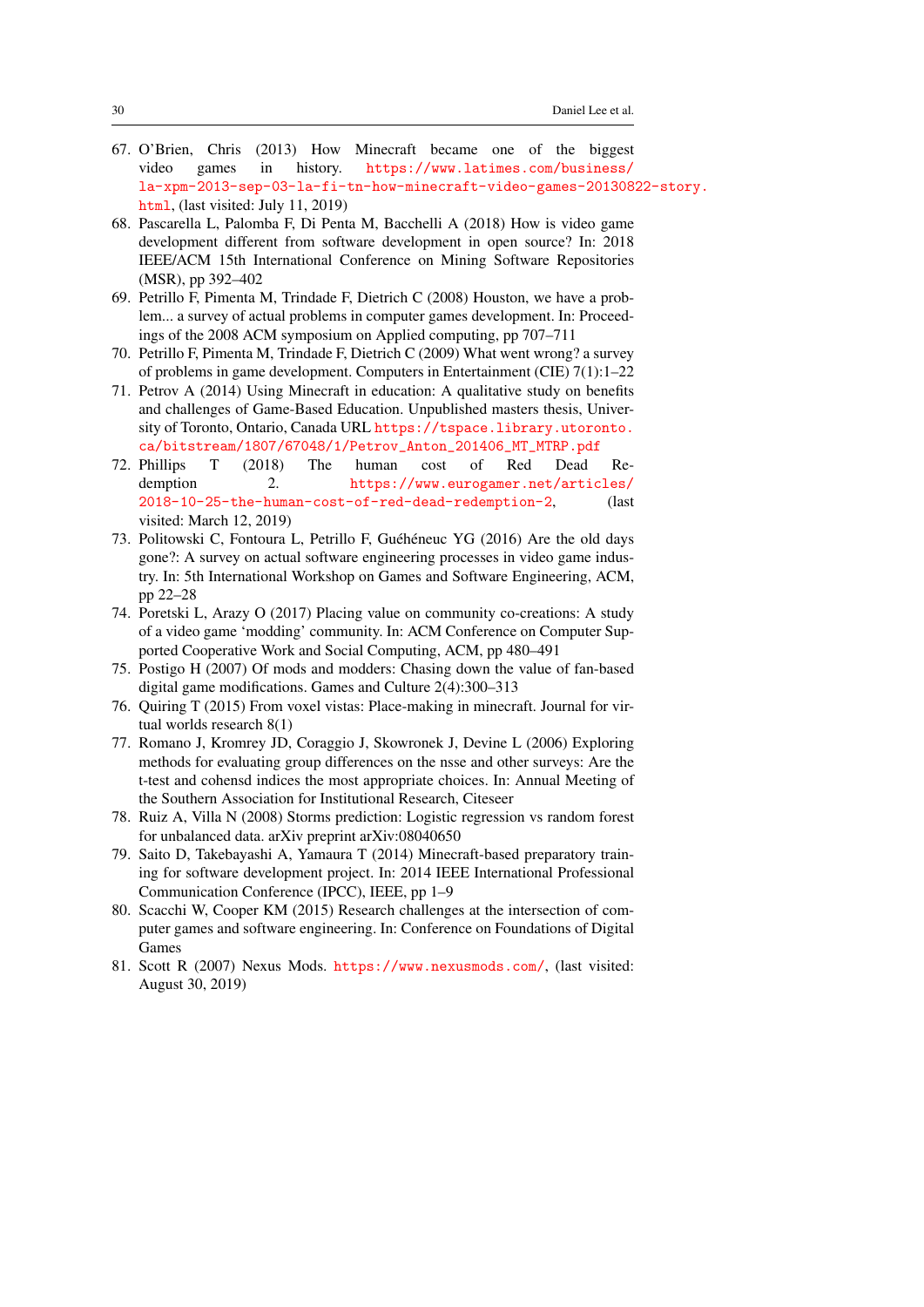- <span id="page-30-14"></span>82. Shariat SF, Karakiewicz PI, Godoy G, Lerner SP (2009) Use of nomograms for predictions of outcome in patients with advanced bladder cancer. Therapeutic advances in urology 1(1):13–26
- <span id="page-30-6"></span>83. Short D (2012) Teaching scientific concepts using a virtual world–Minecraft. Teaching Science-the Journal of the Australian Science Teachers Association 58(3):55
- <span id="page-30-0"></span>84. Shumovsky Y (2018) How much does it cost to make a video game? [https://](https://vironit.com/how-much-does-it-cost-to-make-a-video-game/) [vironit.com/how-much-does-it-cost-to-make-a-video-game/](https://vironit.com/how-much-does-it-cost-to-make-a-video-game/), (last visited: March 12, 2019)
- <span id="page-30-11"></span>85. Sifa R, Bauckhage C, Drachen A (2014) The playtime principle: Large-scale cross-games interest modeling. In: IEEE Conference on Computational Intelligence and Games, IEEE, pp 1–8
- <span id="page-30-7"></span>86. Siko J, Barbour M, Toker S (2011) Beyond Jeopardy and lectures: Using Microsoft PowerPoint as a game design tool to teach science. Journal of Computers in Mathematics and Science Teaching 30(3):303–320
- <span id="page-30-8"></span>87. Stone BG, Mills KA, Saggers B (2019) Online multiplayer games for the social interactions of children with autism spectrum disorder: a resource for inclusive education. International Journal of Inclusive Education 23(2):209–228
- <span id="page-30-10"></span>88. Taba SES, Keivanloo I, Zou Y, Ng J, Ng T (2014) An exploratory study on the relation between user interface complexity and the perceived quality. In: International Conference on Web Engineering, Springer, pp 370–379
- <span id="page-30-12"></span>89. Tantithamthavorn C, McIntosh S, Hassan AE, Matsumoto K (2016) An empirical comparison of model validation techniques for defect prediction models. IEEE Transactions on Software Engineering 43(1):1–18
- <span id="page-30-3"></span>90. Targett S, Verlysdonk V, Hamilton HJ, Hepting D (2012) A study of user interface modifications in World of Warcraft. Game Studies 12(2)
- <span id="page-30-13"></span>91. Thongtanunam P, Hassan AE (2018) Review dynamics and its impact on software quality. IEEE Transactions on Software Engineering pp 1–13
- <span id="page-30-2"></span>92. Tian Y, Nagappan M, Lo D, Hassan AE (2015) What are the characteristics of high-rated apps? A case study on free Android applications. In: Software Maintenance and Evolution (ICSME), IEEE International Conference on, IEEE, pp 301–310
- <span id="page-30-5"></span>93. Washburn Jr M, Sathiyanarayanan P, Nagappan M, Zimmermann T, Bird C (2016) What went right and what went wrong: an analysis of 155 postmortems from game development. In: 38th International Conference on Software Engineering Companion, ACM, pp 280–289
- <span id="page-30-15"></span>94. Wilcoxon F (1945) Individual comparisons by ranking methods. Biometrics bulletin 1(6):80–83
- <span id="page-30-4"></span>95. Wu HA (2016) Video game prosumers: Case study of a minecraft affinity space. Visual Arts Research 42(1):22–37
- <span id="page-30-9"></span>96. Zhu J, Zhou M, Mockus A (2014) Patterns of folder use and project popularity: A case study of github repositories. In: Proceedings of the 8th ACM/IEEE International Symposium on Empirical Software Engineering and Measurement, pp  $1 - 4$
- <span id="page-30-1"></span>97. Zorn C, Wingrave CA, Charbonneau E, LaViola Jr JJ (2013) Exploring Minecraft as a conduit for increasing interest in programming. In: FDG, International Con-